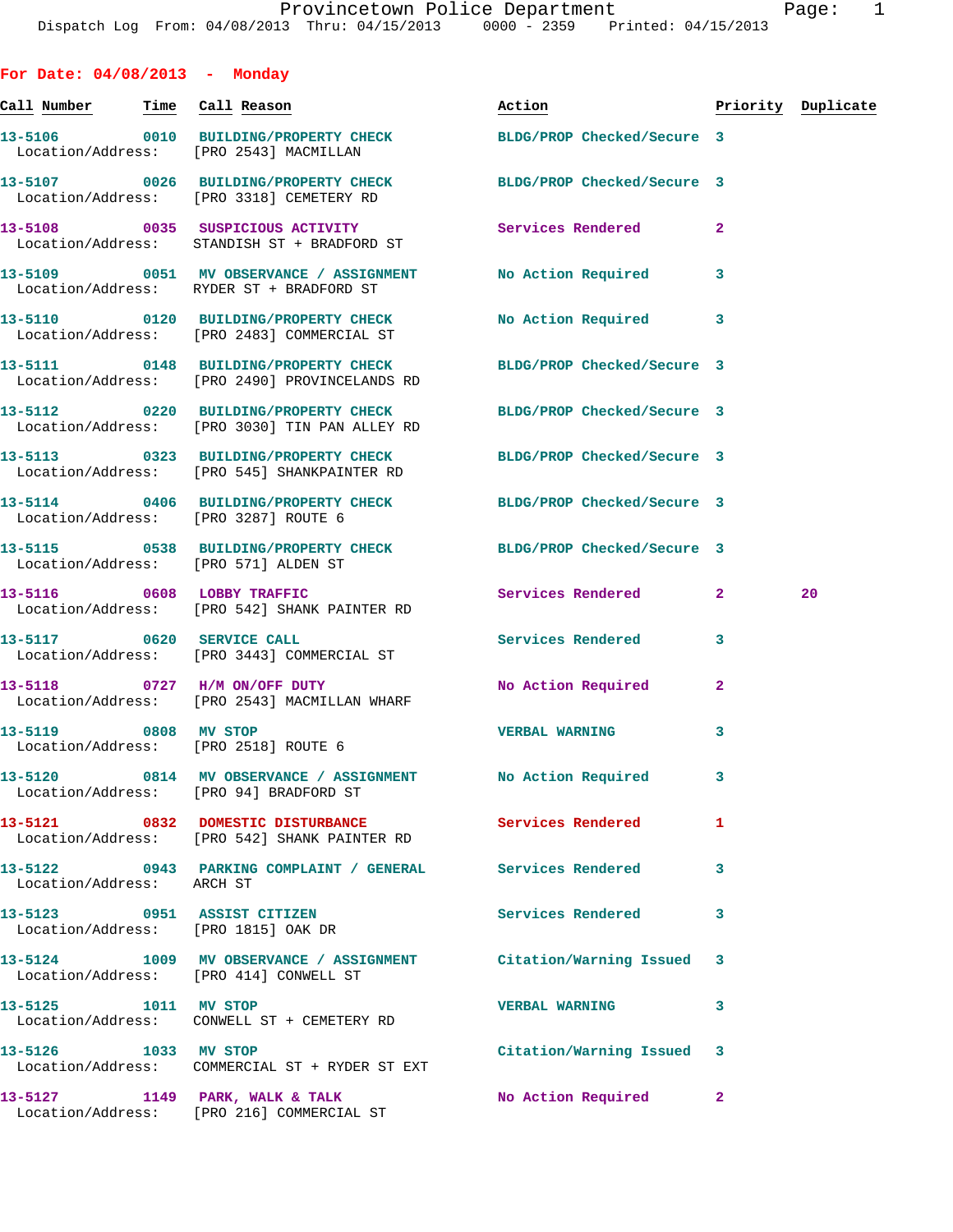|                                                                                          | Provincetown Police Department<br>Dispatch Log From: 04/08/2013 Thru: 04/15/2013  0000 - 2359  Printed: 04/15/2013 |                           | Page: 2      |
|------------------------------------------------------------------------------------------|--------------------------------------------------------------------------------------------------------------------|---------------------------|--------------|
|                                                                                          | 13-5128 1239 ASSIST CITIZEN 5ervices Rendered 3<br>Location/Address: [PRO 2500] COMMERCIAL ST                      |                           |              |
|                                                                                          | 13-5129 1242 911 TEST CALL<br>Location/Address: [PRO 542] SHANK PAINTER RD                                         | Services Rendered 1       |              |
|                                                                                          | 13-5130 1312 BUILDING/PROPERTY CHECK BLDG/PROP Checked/Secure 3<br>Location/Address: [PRO 564] BAYBERRY            |                           |              |
|                                                                                          | 13-5131   1317   MEDICAL EMERGENCY   Transported to Hospital   1<br>Location/Address: [PRO 420] COTTAGE ST         |                           |              |
|                                                                                          |                                                                                                                    | Services Rendered 1       |              |
|                                                                                          | 13-5135 1416 ASSIST CITIZEN No Action Required 3<br>Location/Address: [PRO 542] SHANK PAINTER RD                   |                           |              |
|                                                                                          | 13-5136 1533 ASSIST CITIZEN/FOUND WALLET Services Rendered 3<br>Location/Address: [PRO 542] SHANK PAINTER RD       |                           |              |
| Location/Address: [PRO 433] RYDER ST                                                     | 13-5137 1640 BUILDING/PROPERTY CHECK BLDG/PROP Checked/Secure 3                                                    |                           |              |
| Location/Address: [PRO 2513] ROUTE 6                                                     | 13-5138 1707 MV OBSERVANCE / ASSIGNMENT Services Rendered 3                                                        |                           |              |
| Location/Address: [PRO 2521] ROUTE 6                                                     | 13-5139 1722 MV STOP                                                                                               | <b>VERBAL WARNING</b>     | 3            |
|                                                                                          | 13-5140 1732 PARK, WALK & TALK 1988 Services Rendered 2<br>Location/Address: [PRO 2222] COMMERCIAL ST              |                           |              |
|                                                                                          | 13-5141 1738 BUILDING/PROPERTY CHECK BLDG/PROP Checked/Secure 3<br>Location/Address: [PRO 3318] CEMETERY RD        |                           |              |
| 13-5142 1748 FIRE, OTHER                                                                 | Location/Address: [PRO 2865] COMMERCIAL ST                                                                         | Extinguished              | 1            |
|                                                                                          | 13-5143 1936 MV COMPLAINT<br>Location/Address: [PRO 3456] RYDER ST EXT                                             | Services Rendered 2       |              |
|                                                                                          | 13-5144 2000 MV OBSERVANCE / ASSIGNMENT Services Rendered<br>Location/Address: [PRO 3099] SHANKPAINTER RD          |                           |              |
| Location/Address: [PRO 444] HIGH POLE                                                    | 13-5145 2019 BUILDING/PROPERTY CHECK BLDG/PROP Checked/Secure 3                                                    |                           |              |
| 13-5146 2024 MV STOP                                                                     | Location/Address: [PRO 75] CAPTAIN BERTIE RD                                                                       | <b>VERBAL WARNING</b>     | $\mathbf{3}$ |
| 13-5147 2048 MV STOP                                                                     | Location/Address: [PRO 357] COMMERCIAL ST                                                                          | Citation/Warning Issued 3 |              |
|                                                                                          | 13-5148 2049 BUILDING/PROPERTY CHECK BLDG/PROP Checked/Secure 3<br>Location/Address: [PRO 175] COMMERCIAL ST       |                           |              |
|                                                                                          | 13-5150 2124 ASSIST CITIZEN<br>Location/Address: [PRO 269] COMMERCIAL ST                                           | SPOKEN TO                 | 3            |
| 13-5149 2141 COMPLAINT<br>Location/Address: BLUEBERRY AVE<br>Refer To Accident: 13-10-AC |                                                                                                                    | Services Rendered 3       |              |
|                                                                                          | 13-5151 2219 BUILDING/PROPERTY CHECK BLDG/PROP Checked/Secure 3<br>Location/Address: [PRO 545] SHANKPAINTER RD     |                           |              |
| 13-5152 2251 MEDICAL EMERGENCY<br>Location/Address: [PRO 3222] ALDEN ST                  |                                                                                                                    | Transported to Hospital 1 |              |
|                                                                                          | 13-5153 2258 BUILDING/PROPERTY CHECK BLDG/PROP Checked/Secure 3                                                    |                           |              |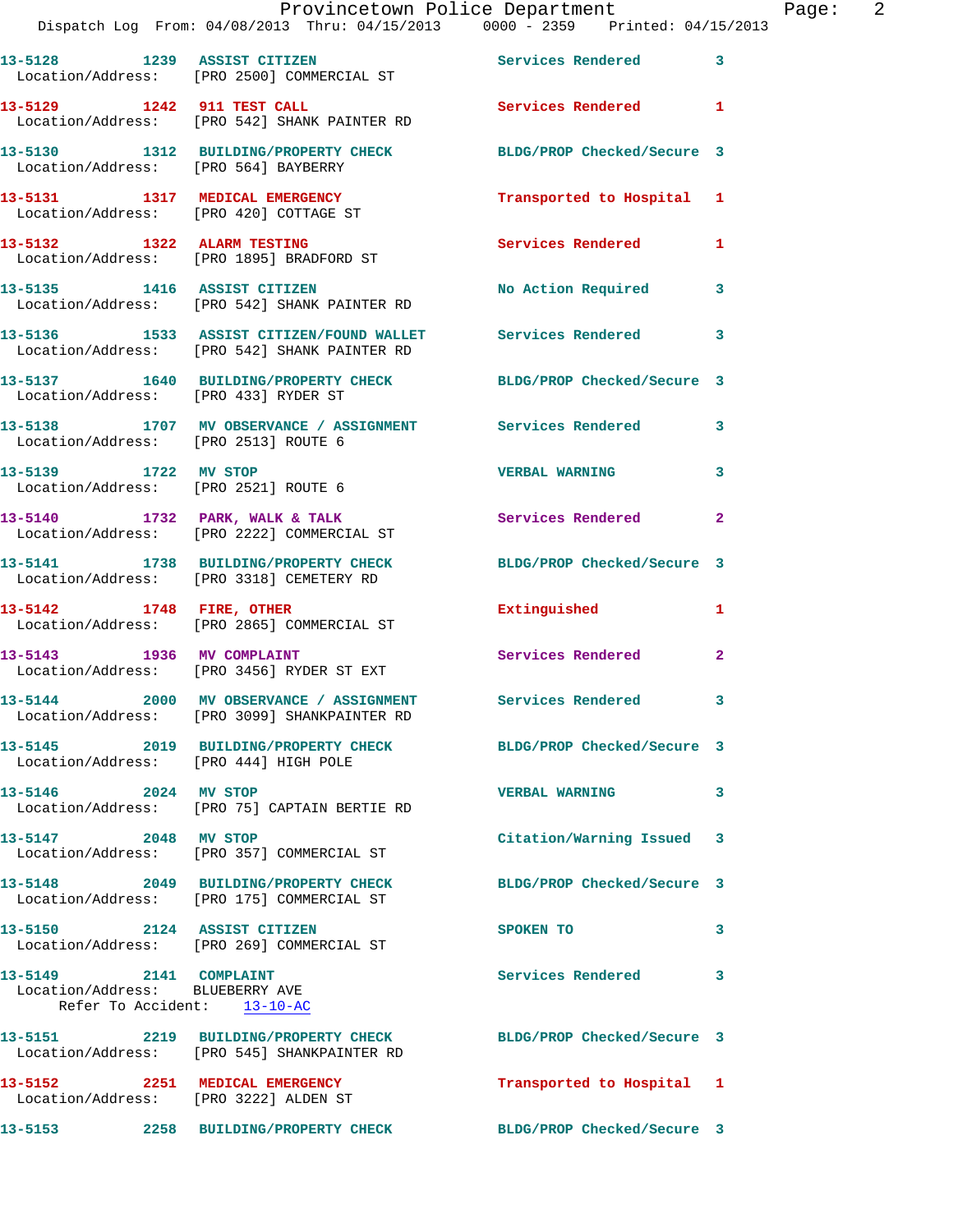|                                        | Dispatch Log From: 04/08/2013 Thru: 04/15/2013 0000 - 2359 Printed: 04/15/2013                                   | Provincetown Police Department |                | Page: 3 |  |
|----------------------------------------|------------------------------------------------------------------------------------------------------------------|--------------------------------|----------------|---------|--|
| Location/Address: [PRO 3287] ROUTE 6   |                                                                                                                  |                                |                |         |  |
|                                        | 13-5154 2304 BUILDING/PROPERTY CHECK BLDG/PROP Checked/Secure 3<br>Location/Address: [PRO 519] RACE POINT RD     |                                |                |         |  |
|                                        | 13-5156 2329 MEDICAL EMERGENCY<br>Location/Address: [PRO 3670] SHANK PAINTER RD                                  | PATIENT REFUSAL 1              |                |         |  |
| For Date: $04/09/2013$ - Tuesday       |                                                                                                                  |                                |                |         |  |
|                                        | 13-5157 0028 BUILDING/PROPERTY CHECK BLDG/PROP Checked/Secure 3<br>Location/Address: [PRO 2206] COMMERCIAL ST    |                                |                |         |  |
|                                        | 13-5158 0030 BUILDING/PROPERTY CHECK BLDG/PROP Checked/Secure 3<br>Location/Address: [PRO 2898] JEROME SMITH RD  |                                |                |         |  |
|                                        | 13-5159 0058 MV OBSERVANCE / ASSIGNMENT<br>Location/Address: RYDER ST + BRADFORD ST                              | No Action Required 3           |                |         |  |
| Location/Address: [PRO 2543] MACMILLAN | 13-5160 0103 BUILDING/PROPERTY CHECK BLDG/PROP Checked/Secure 3                                                  |                                |                |         |  |
| Location/Address: [PRO 526] RYDER ST   | 13-5161 0146 BUILDING/PROPERTY CHECK BLDG/PROP Checked/Secure 3                                                  |                                |                |         |  |
|                                        | 13-5166 0150 ASSIST CITIZEN<br>Location/Address: [PRO 2539] RYDER ST                                             | Services Rendered 3            |                |         |  |
|                                        | 13-5162 0245 BUILDING/PROPERTY CHECK BLDG/PROP Checked/Secure 3<br>Location/Address: [PRO 3030] TIN PAN ALLEY RD |                                |                |         |  |
|                                        | 13-5163 0350 BUILDING/PROPERTY CHECK BLDG/PROP Checked/Secure 3<br>Location/Address: [PRO 545] SHANKPAINTER RD   |                                |                |         |  |
|                                        | 13-5164 0504 BUILDING/PROPERTY CHECK BLDG/PROP Checked/Secure 3<br>Location/Address: [PRO 3317] CEMETERY RD      |                                |                |         |  |
|                                        | 13-5167 0531 ASSIST CITIZEN<br>Location/Address: [PRO 2539] RYDER ST                                             | <b>Services Rendered</b>       | 3              |         |  |
|                                        | 13-5165 0541 LOBBY TRAFFIC<br>Location/Address: [PRO 542] SHANK PAINTER RD                                       | Services Rendered 2            |                | 20      |  |
|                                        | 13-5168 0601 BUILDING/PROPERTY CHECK BLDG/PROP Checked/Secure 3<br>Location/Address: [PRO 3163] WINTHROP ST      |                                |                |         |  |
|                                        | 13-5169 0733 HARBORMASTER ON/OFF DUTY Services Rendered<br>Location/Address: [PRO 2543] MACMILLAN WHARF          |                                | $\mathbf{2}$   |         |  |
| Location/Address: [PRO 2807] ROUTE 6   | 13-5170 0821 VERBAL 90/20 INSPECTION VERBAL WARNING 3                                                            |                                |                |         |  |
|                                        | 13-5171 0833 MV OBSERVANCE / ASSIGNMENT Services Rendered<br>Location/Address: [PRO 3430] COMMERCIAL ST          |                                | 3              |         |  |
| 13-5172 0844 HAZARDS                   | Location/Address: [PRO 3743] COMMERCIAL ST                                                                       | Services Rendered              | $\overline{2}$ |         |  |
|                                        | 13-5173 0853 LOST WALLET<br>Location/Address: [PRO 245] COMMERCIAL ST                                            | Services Rendered              | 3              |         |  |
|                                        | 13-5174 0903 TRAFFIC COMPLAINT Services Rendered 3<br>Location/Address: [PRO 425] COURT ST                       |                                |                |         |  |
|                                        | 13-5175 0919 MV OBSERVANCE / ASSIGNMENT No Action Required<br>Location/Address: [PRO 2222] COMMERCIAL ST         |                                | 3              |         |  |
|                                        | 13-5176 0941 PARK, WALK & TALK N No Action Required 2<br>Location/Address: [PRO 516] RACE POINT RD               |                                |                |         |  |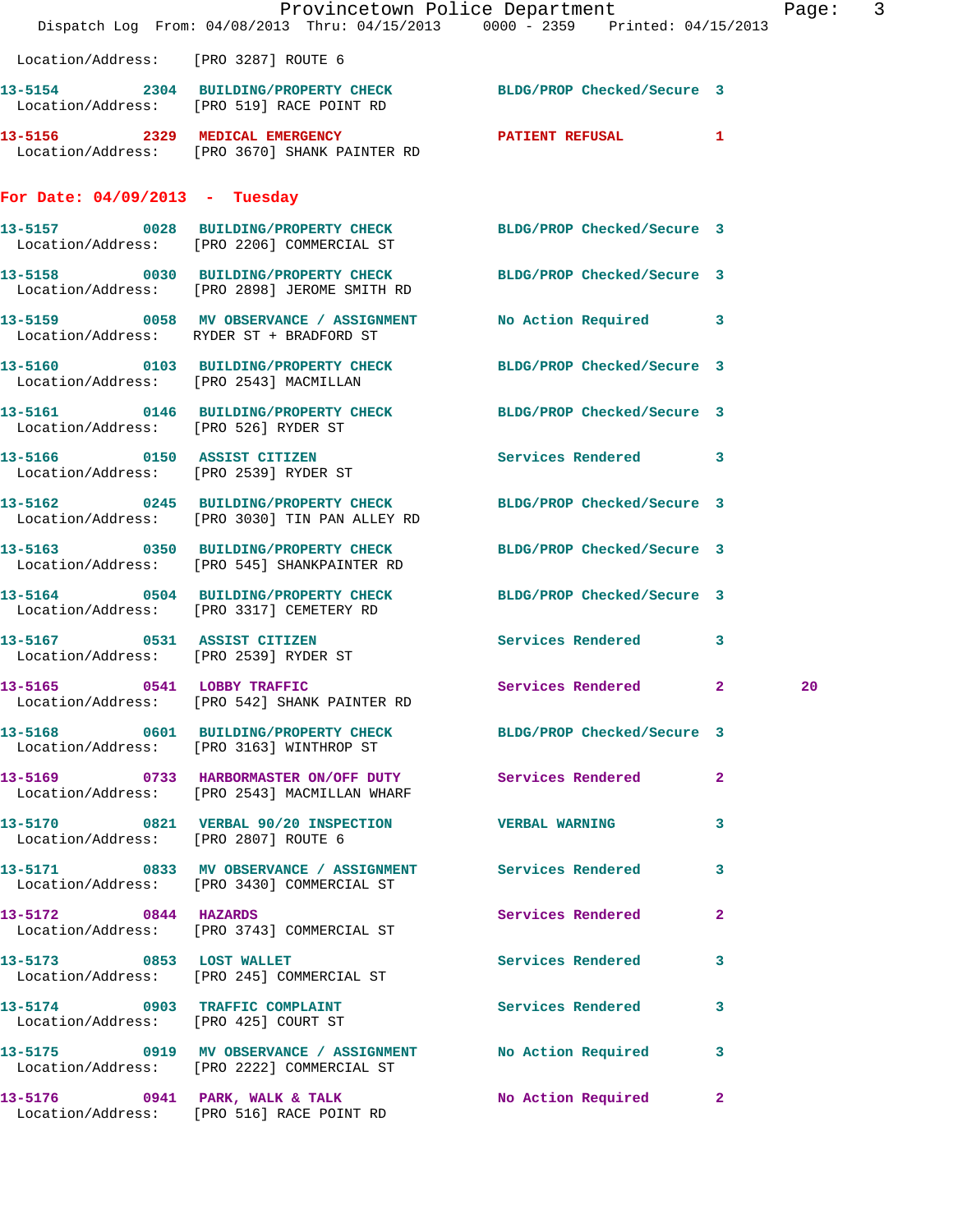|                                                       | Provincetown Police Department<br>Dispatch Log From: 04/08/2013 Thru: 04/15/2013 0000 - 2359 Printed: 04/15/2013 |                                                                                                                | Page: 4      |  |
|-------------------------------------------------------|------------------------------------------------------------------------------------------------------------------|----------------------------------------------------------------------------------------------------------------|--------------|--|
|                                                       | 13-5177 0947 PARKING COMPLAINT / GENERAL Services Rendered 3<br>Location/Address: [PRO 395] COMMERCIAL ST        |                                                                                                                |              |  |
| Location/Address: COMMERCIAL ST                       | 13-5178 1019 PARK, WALK & TALK 1988 Services Rendered 2                                                          |                                                                                                                |              |  |
|                                                       | 13-5179 1021 MV OBSERVANCE / ASSIGNMENT Citation/Warning Issued 3<br>Location/Address: HOWLAND ST                |                                                                                                                |              |  |
|                                                       | 13-5180 1024 MV STOP<br>Location/Address: HOWLAND ST + BRADFORD ST                                               | No Action Required 3                                                                                           |              |  |
|                                                       | 13-5181 1043 LOOSE DOG<br>Location/Address: HOWLAND ST + BRADFORD ST                                             | Services Rendered                                                                                              | $\mathbf{2}$ |  |
|                                                       | 13-5182 1050 MV STOP<br>Location/Address: BROWNE ST + SHANK PAINTER RD                                           | No Action Required 3                                                                                           |              |  |
|                                                       | 13-5183 1110 BUILDING/PROPERTY CHECK BLDG/PROP Checked/Secure 3<br>Location/Address: [PRO 3292] COMMERCIAL ST    |                                                                                                                |              |  |
|                                                       | 13-5184 1145 MEDICAL EMERGENCY<br>Location/Address: [PRO 959] JEROME SMITH RD                                    | Transported to Hospital 1                                                                                      |              |  |
|                                                       | 13-5186 1200 PARK, WALK & TALK<br>Location/Address: RYDER ST EXT + COMMERCIAL ST                                 | No Action Required 2                                                                                           |              |  |
| Location/Address: [PRO 94] BRADFORD ST                | 13-5187 1226 MV OBSERVANCE / ASSIGNMENT Citation/Warning Issued 3                                                |                                                                                                                |              |  |
|                                                       | 13-5188 1235 VERBAL 90/20 UNINSPECTED VERBAL WARNING<br>Location/Address: STANDISH ST + COMMERCIAL ST            |                                                                                                                | $\mathbf{3}$ |  |
|                                                       | 13-5189 1257 BUILDING/PROPERTY CHECK No Action Required 3<br>Location/Address: [PRO 564] BAYBERRY                |                                                                                                                |              |  |
|                                                       | 13-5190 1257 ALARM - GENERAL<br>Location/Address: [PRO 3475] SMALLS CT                                           | False Alarm and the state of the state of the state of the state of the state of the state of the state of the | 1            |  |
| Location/Address: [PRO 2543] MACMILLAN                | 13-5191 1341 PARK, WALK & TALK                                                                                   | No Action Required 2                                                                                           |              |  |
|                                                       | 13-5192 1514 MEDICAL EMERGENCY<br>Location/Address: [PRO 1387] JEROME SMITH RD                                   | Transported to Hospital 1                                                                                      |              |  |
| 13-5193 1516 MV DISABLED<br>Location/Address: ROUTE 6 |                                                                                                                  | Services Rendered                                                                                              | $\mathbf{2}$ |  |
|                                                       | 13-5194 1544 FOLLOW UP<br>Location/Address: [PRO 357] COMMERCIAL ST                                              | <b>Services Rendered</b>                                                                                       | $\mathbf{2}$ |  |
|                                                       | 13-5196 1601 PARK, WALK & TALK<br>Location/Address: [PRO 3259] MACMILLAN WHARF                                   | <b>Services Rendered</b>                                                                                       | $\mathbf{2}$ |  |
| 13-5198 1616 MV DISABLED                              | Location/Address: [PRO 105] COMMERCIAL ST                                                                        | <b>VERBAL WARNING</b>                                                                                          | $\mathbf{2}$ |  |
|                                                       | 13-5199 1627 MV OBSERVANCE / ASSIGNMENT<br>Location/Address: [PRO 1958] SHANK PAINTER RD                         | No Action Required 3                                                                                           |              |  |
| Location/Address: [PRO 571] ALDEN ST                  | 13-5200 1634 BUILDING/PROPERTY CHECK BLDG/PROP Checked/Secure 3                                                  |                                                                                                                |              |  |
|                                                       | 13-5201 1648 MV STOP<br>Location/Address: BERRY LN + COMMERCIAL ST                                               | Citation/Warning Issued 3                                                                                      |              |  |
| 13-5202 1707 MV STOP                                  | Location/Address: [PRO 2520] PRINCE ST                                                                           | <b>VERBAL WARNING</b>                                                                                          | 3            |  |
| Location/Address: [PRO 564] BAYBERRY                  | 13-5203 1724 BUILDING/PROPERTY CHECK Services Rendered 3                                                         |                                                                                                                |              |  |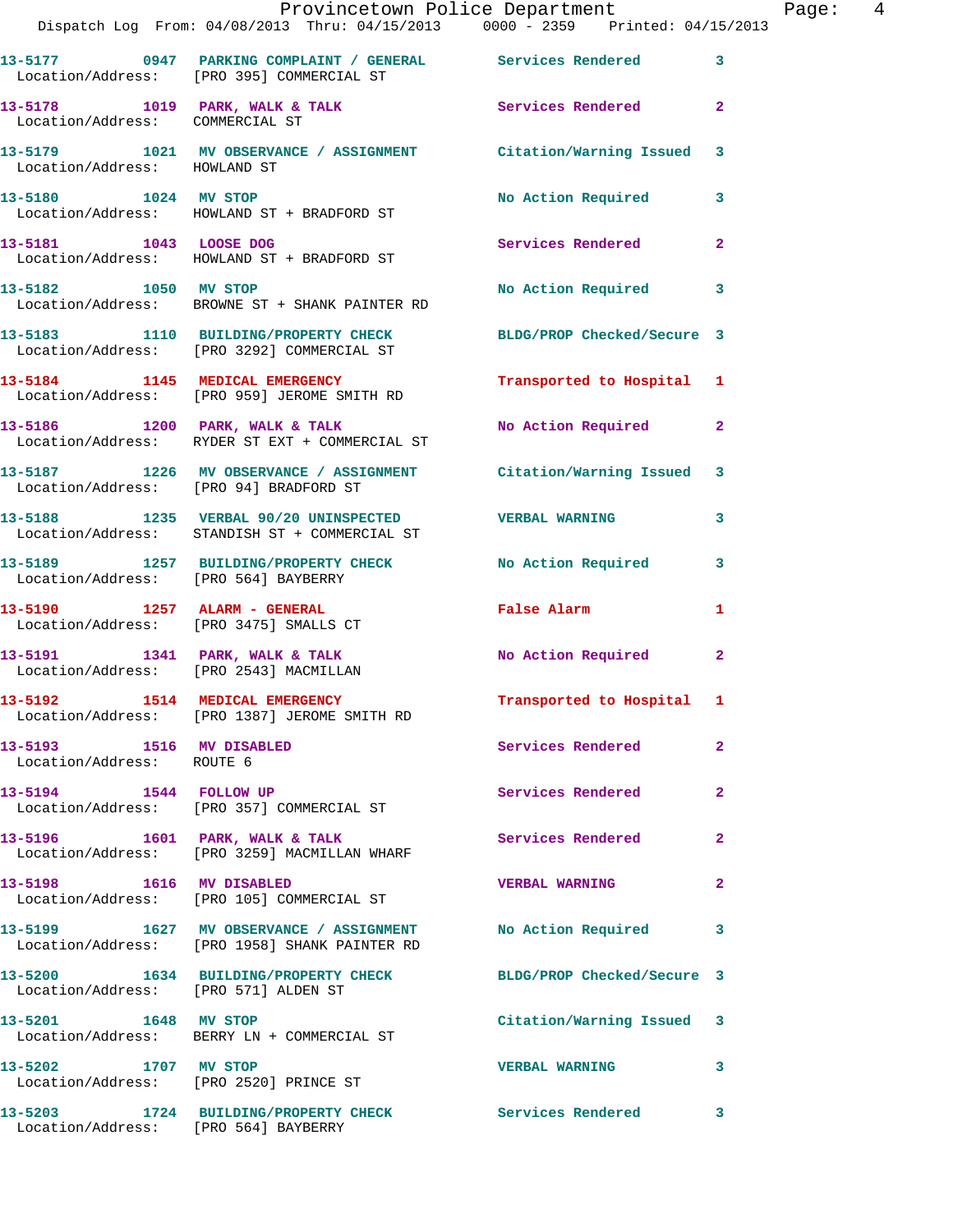| Location/Address: ROUTE 6                                               | 13-5204 1757 MV OBSERVANCE / ASSIGNMENT No Action Required 3                                            |                            |                |
|-------------------------------------------------------------------------|---------------------------------------------------------------------------------------------------------|----------------------------|----------------|
| Location/Address: [PRO 433] RYDER ST                                    | 13-5205 1757 BUILDING/PROPERTY CHECK                                                                    | BLDG/PROP Checked/Secure 3 |                |
| 13-5206 1813 MV STOP<br>Location/Address: ROUTE 6                       |                                                                                                         | <b>VERBAL WARNING</b>      | 3              |
| 13-5207 1821 MV DISABLED<br>Location/Address: ROUTE 6                   |                                                                                                         | Services Rendered 2        |                |
|                                                                         | 13-5208 1825 BUILDING/PROPERTY CHECK<br>Location/Address: [PRO 2206] COMMERCIAL ST                      | BLDG/PROP Checked/Secure 3 |                |
| 13-5209 1842 COMPLAINT<br>Location/Address: PEARL ST                    |                                                                                                         | Services Rendered 3        |                |
|                                                                         | 13-5210 1940 MEDICAL EMERGENCY<br>Location/Address: [PRO 2174] COMMERCIAL ST                            | Transported to Hospital 1  |                |
| 13-5211 2004 MEDICAL EMERGENCY<br>Location/Address: [PRO 3222] ALDEN ST |                                                                                                         | Transported to Hospital 1  |                |
| Location/Address: [PRO 444] HIGH POLE                                   | 13-5212 2034 BUILDING/PROPERTY CHECK                                                                    | BLDG/PROP Checked/Secure 3 |                |
| Location/Address: [PRO 3259] MACMILLAN                                  | 13-5213 2037 BUILDING/PROPERTY CHECK                                                                    | BLDG/PROP Checked/Secure 3 |                |
|                                                                         | 13-5215 2045 BUILDING/PROPERTY CHECK<br>Location/Address: [PRO 175] COMMERCIAL ST                       | BLDG/PROP Checked/Secure 3 |                |
| Location/Address: HOWLAND ST                                            | 13-5216 2108 MV OBSERVANCE / ASSIGNMENT                                                                 | No Action Required         | 3              |
| 13-5217 2108 LOST PROPERTY                                              | Location/Address: [PRO 2490] PROVINCELANDS RD                                                           | Services Rendered 3        |                |
|                                                                         | 13-5218 2135 BUILDING/PROPERTY CHECK<br>Location/Address: [PRO 1778] SHANKPAINTER RD                    | BLDG/PROP Checked/Secure 3 |                |
| 13-5219 2141 MV STOP                                                    | Location/Address: BRADFORD ST + PRISCILLA ALDEN RD                                                      | <b>VERBAL WARNING</b>      | 3              |
| 13-5220 2145 ANIMAL CALL                                                | Location/Address: HOWLAND ST + BRADFORD ST                                                              | <b>Services Rendered</b>   | $\mathbf{2}^-$ |
|                                                                         | 13-5221 2235 BUILDING/PROPERTY CHECK<br>Location/Address: [PRO 3287] ROUTE 6                            | BLDG/PROP Checked/Secure 3 |                |
|                                                                         | 13-5222 2303 SUSPICIOUS ACTIVITY<br>Location/Address: [PRO 105] COMMERCIAL ST                           | <b>GONE ON ARRIVAL</b>     | $\mathbf{2}$   |
| 13-5223<br>Location/Address: [PRO 2543] MACMILLAN                       | 2318 BUILDING/PROPERTY CHECK                                                                            | BLDG/PROP Checked/Secure 3 |                |
| Location/Address: [PRO 3259] MACMILLAN                                  | 13-5224 2320 BUILDING/PROPERTY CHECK                                                                    | BLDG/PROP Checked/Secure 3 |                |
|                                                                         | 13-5225 2347 BUILDING/PROPERTY CHECK<br>Location/Address: [PRO 1646] WINSLOW ST                         | BLDG/PROP Checked/Secure 3 |                |
| For Date: $04/10/2013$ - Wednesday                                      |                                                                                                         |                            |                |
|                                                                         | 13-5226 0005 MV OBSERVANCE / ASSIGNMENT Services Rendered 3<br>Location/Address: [PRO 2577] BRADFORD ST |                            |                |

**13-5227 0032 MEDICAL EMERGENCY Transported to Hospital 1**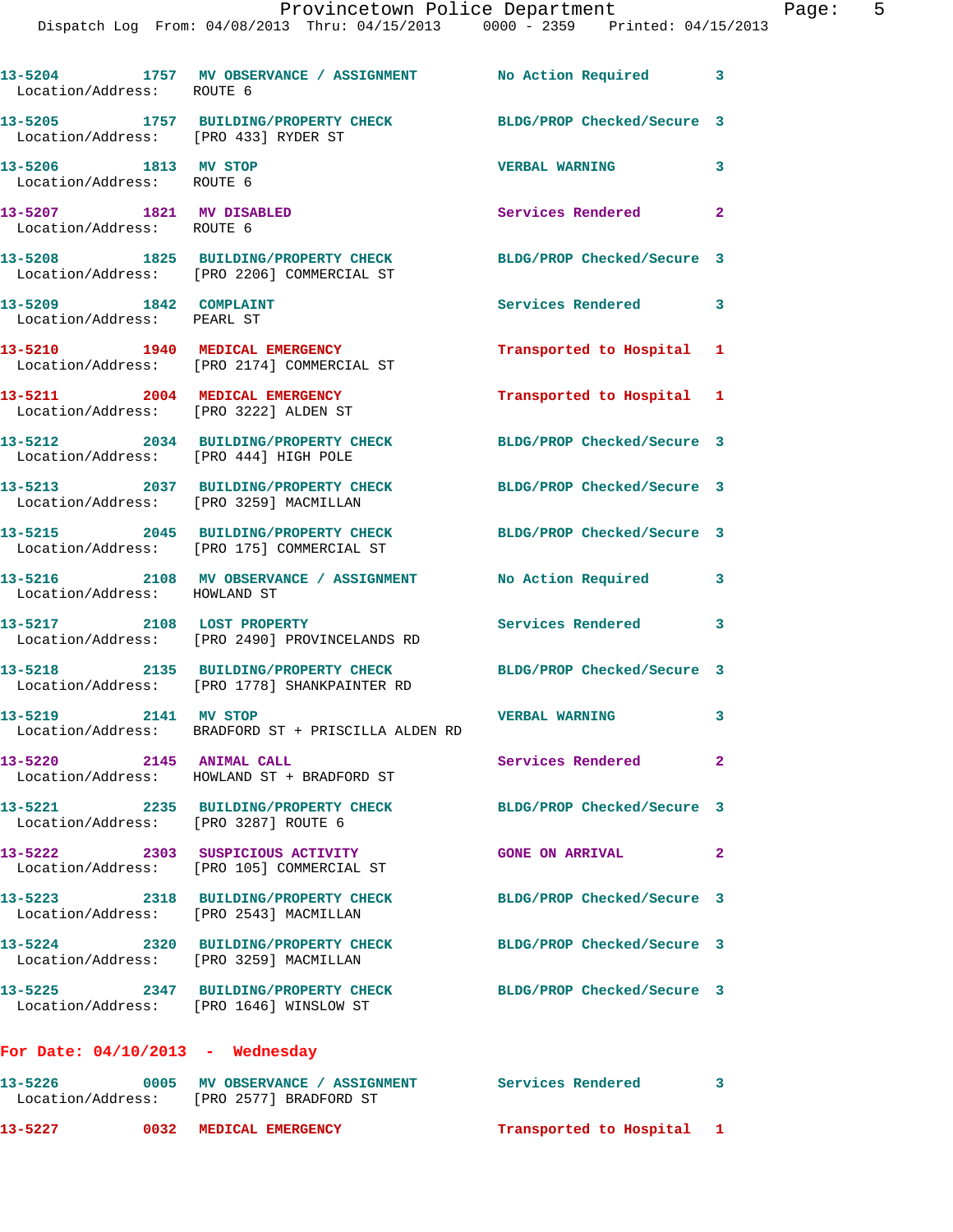|                                      | Dispatch Log From: 04/08/2013 Thru: 04/15/2013 0000 - 2359 Printed: 04/15/2013                                  | Provincetown Police Department |              | Page: 6 |  |
|--------------------------------------|-----------------------------------------------------------------------------------------------------------------|--------------------------------|--------------|---------|--|
|                                      | Location/Address: [PRO 2369] COMMERCIAL ST                                                                      |                                |              |         |  |
|                                      | 13-5228 0037 BUILDING/PROPERTY CHECK BLDG/PROP Checked/Secure 3<br>Location/Address: [PRO 3296] SHANKPAINTER RD |                                |              |         |  |
|                                      | 13-5229 0049 MV STOP<br>Location/Address: [PRO 3004] BRADFORD ST                                                | <b>VERBAL WARNING</b>          | $\mathbf{3}$ |         |  |
|                                      | 13-5230 0056 MV OBSERVANCE / ASSIGNMENT Services Rendered 3<br>Location/Address: BRADFORD ST + RYDER ST         |                                |              |         |  |
| 13-5231 0119 MV STOP                 | Location/Address: [PRO 655] CONANT ST<br>Refer To Arrest: 13-39-AR                                              | Arrest(s) Made                 | $\mathbf{3}$ |         |  |
|                                      | 13-5232 0151 MEDICAL EMERGENCY<br>Location/Address: [PRO 3222] ALDEN ST                                         | Transported to Hospital 1      |              |         |  |
|                                      | 13-5234 0335 BUILDING/PROPERTY CHECK BLDG/PROP Checked/Secure 3<br>Location/Address: [PRO 306] COMMERCIAL ST    |                                |              |         |  |
|                                      | 13-5235 0416 LOBBY TRAFFIC<br>Location/Address: [PRO 542] SHANK PAINTER RD                                      | Services Rendered 2            |              | 26      |  |
|                                      | 13-5236 0421 BUILDING/PROPERTY CHECK BLDG/PROP Checked/Secure 3<br>Location/Address: [PRO 530] SHANKPAINTER RD  |                                |              |         |  |
|                                      | 13-5237 0440 BUILDING/PROPERTY CHECK BLDG/PROP Checked/Secure 3<br>Location/Address: [PRO 440] HARRY KEMP WAY   |                                |              |         |  |
|                                      | 13-5238 0531 BUILDING/PROPERTY CHECK BLDG/PROP Checked/Secure 3<br>Location/Address: [PRO 488] MAYFLOWER AVE    |                                |              |         |  |
|                                      | 13-5239 0548 BUILDING/PROPERTY CHECK BLDG/PROP Checked/Secure 3<br>Location/Address: [PRO 447] JEROME SMITH RD  |                                |              |         |  |
| 13-5240 0722 HAZARDS                 | Location/Address: CONWELL ST + CEMETERY RD                                                                      | Services Rendered 2            |              |         |  |
|                                      | 13-5241 0742 MEDICAL EMERGENCY<br>Location/Address: [PRO 1581] MECHANIC ST                                      | Services Rendered 1            |              |         |  |
| Location/Address: [PRO 2521] ROUTE 6 | 13-5242 0752 MV OBSERVANCE / ASSIGNMENT Services Rendered                                                       |                                |              |         |  |
| 13-5243 0802 MV STOP                 | Location/Address: ROUTE 6 + SNAIL RD                                                                            | Services Rendered 3            |              |         |  |
|                                      | 13-5244 0832 MEDICAL EMERGENCY<br>Location/Address: [PRO 542] SHANK PAINTER RD                                  | Services Rendered 1            |              |         |  |
|                                      | 13-5245 0930 SQUIRREL VANDALISM<br>Location/Address: [PRO 1245] SEASHORE PARK DR                                | Services Rendered 2            |              |         |  |
|                                      | 13-5246 1020 VERBAL 90/7, 90/13A<br>Location/Address: HOWLAND ST + BRADFORD ST                                  | VERBAL WARNING 3               |              |         |  |
|                                      | 13-5247 1035 VERBAL 90/17 SPEED VERBAL WARNING<br>Location/Address: [PRO 58] BRADFORD ST                        |                                | 3            |         |  |
|                                      | 13-5249 1113 LOST MINI IPAD<br>Location/Address: [PRO 542] SHANK PAINTER RD                                     | Services Rendered 3            |              |         |  |
|                                      | 13-5250 1138 ALARM TESTING<br>Location/Address: [PRO 539] SHANK PAINTER RD                                      | Services Rendered              | $\mathbf{1}$ |         |  |
|                                      | 13-5251 1149 BUILDING/PROPERTY CHECK Services Rendered 3<br>Location/Address: [PRO 391] COMMERCIAL ST           |                                |              |         |  |
|                                      | 13-5253 1222 SERVE SUMMONS<br>Location/Address: [PRO 246] COMMERCIAL ST                                         | Services Rendered 3            |              |         |  |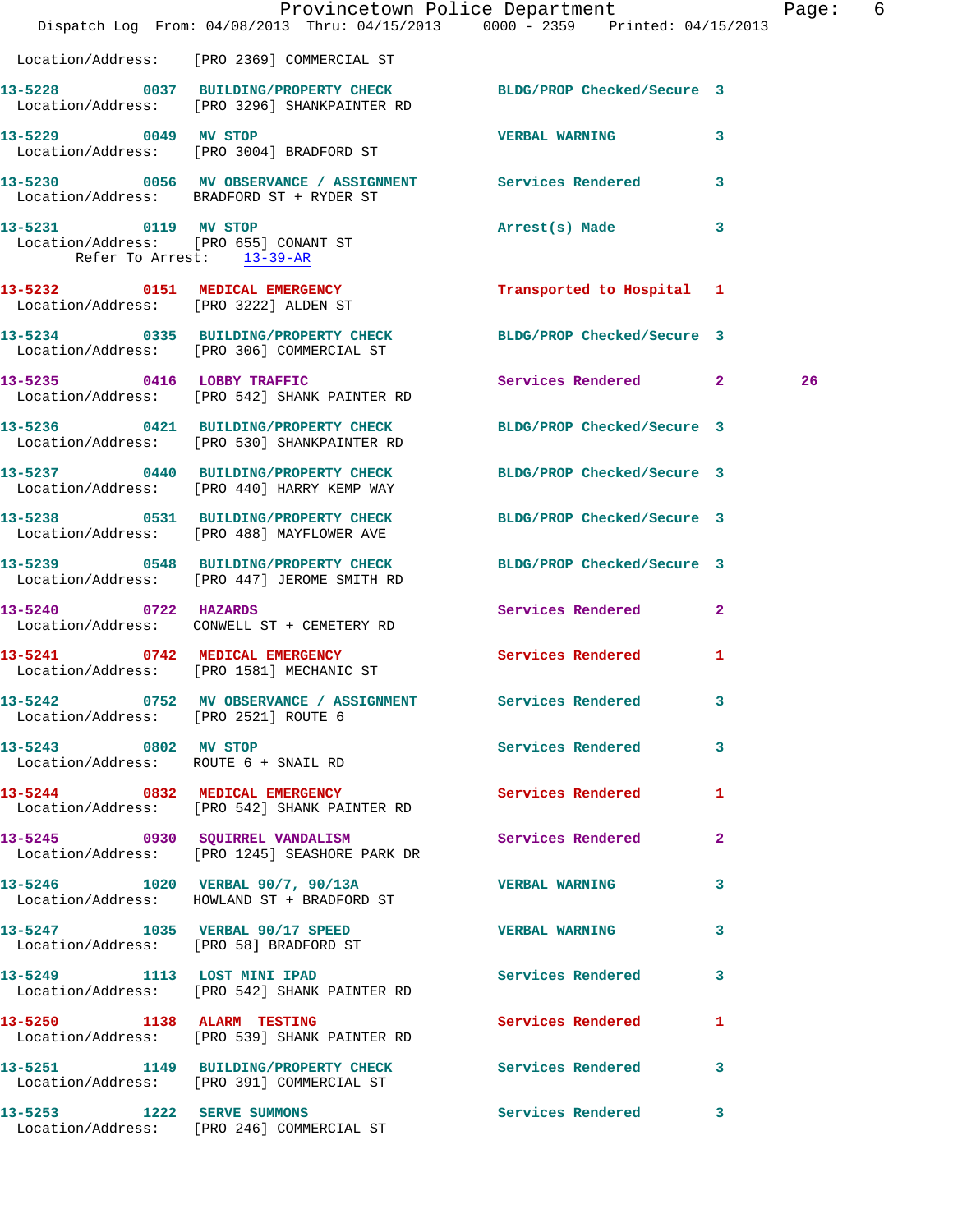Dispatch Log From: 04/08/2013 Thru: 04/15/2013 0000 - 2359 Printed: 04/15/2013

|                                                               | 13-5254 1412 FOLLOW UP<br>Location/Address: [PRO 3718] BRADFORD ST                                         | Services Rendered                          | $\mathbf{2}$   |
|---------------------------------------------------------------|------------------------------------------------------------------------------------------------------------|--------------------------------------------|----------------|
| 13-5255 1426 ALARM - FIRE                                     | Location/Address: [PRO 440] HARRY KEMP WAY                                                                 | False Alarm                                | $\mathbf{1}$   |
| 13-5256 1505 ASSIST CITIZEN                                   | Location/Address: [PRO 542] SHANK PAINTER RD                                                               | Services Rendered                          | 3              |
| Location/Address: [PRO 3440] ROUTE 6                          | 13-5257 1532 MV OBSERVANCE / ASSIGNMENT                                                                    | No Action Required                         | 3              |
| 13-5258 1538 MV STOP<br>Location/Address: ROUTE 6 + SNAIL RD  |                                                                                                            | <b>VERBAL WARNING</b>                      | 3              |
| Location/Address: [PRO 571] ALDEN ST                          | 13-5259 1551 BUILDING/PROPERTY CHECK                                                                       | BLDG/PROP Checked/Secure 3                 |                |
| 13-5260 1551 ANIMAL CALL                                      | Location/Address: [PRO 3259] MACMILLAN WHARF                                                               | Services Rendered                          | $\overline{2}$ |
|                                                               | 13-5261 1556 LARCENY / FORGERY / FRAUD<br>Location/Address: [PRO 542] SHANK PAINTER RD                     | Services Rendered                          | $\mathbf{2}$   |
| Location/Address: [PRO 3440] ROUTE 6                          | 13-5262 1618 MV OBSERVANCE / ASSIGNMENT Services Rendered                                                  |                                            | 3              |
|                                                               | 13-5263 1630 MEDICAL EMERGENCY<br>Location/Address: [PRO 1087] PRISCILLA ALDEN RD                          | Transported to Hospital 1                  |                |
| Location/Address: [PRO 3115] BAYBERRY                         | 13-5264 1646 BUILDING/PROPERTY CHECK                                                                       | BLDG/PROP Checked/Secure 3                 |                |
|                                                               | 13-5265 1649 BUILDING/PROPERTY CHECK<br>Location/Address: [PRO 3318] CEMETERY RD                           | BLDG/PROP Checked/Secure 3                 |                |
| 13-5267 1749 MV STOP<br>Location/Address: ROUTE 6 + SNAIL RD  |                                                                                                            | VERBAL WARNING 3                           |                |
|                                                               | 13-5268 1830 BUILDING/PROPERTY CHECK<br>Location/Address: [PRO 2898] JEROME SMITH RD                       | BLDG/PROP Checked/Secure 3                 |                |
|                                                               | 13-5269 1833 BUILDING/PROPERTY CHECK<br>Location/Address: [PRO 2206] COMMERCIAL ST                         | BLDG/PROP Checked/Secure 3                 |                |
| 13-5270 1833 PARKING GENERAL<br>Location/Address: STANDISH ST |                                                                                                            | <b>Services Rendered</b>                   | 3              |
| 13-5271 1927 LOST KEY<br>Location/Address: RACE POINT RD      |                                                                                                            | Services Rendered                          | 3              |
|                                                               | 13-5272 1947 PARKING COMPLAINT / GENERAL Services Rendered<br>Location/Address: [PRO 2512] JEROME SMITH RD |                                            | 3              |
| Location/Address: [PRO 3287] ROUTE 6                          | 13-5273 2041 BUILDING/PROPERTY CHECK                                                                       | BLDG/PROP Checked/Secure 3                 |                |
| Location/Address: [PRO 571] ALDEN ST                          | 13-5274 2046 BUILDING/PROPERTY CHECK                                                                       | BLDG/PROP Checked/Secure 3                 |                |
| 13-5275 2056 MEDICAL EMERGENCY                                | Location/Address: [PRO 3222] ALDEN ST                                                                      | Transported to Hospital 1                  |                |
|                                                               | 13-5276 2103 BUILDING/PROPERTY CHECK<br>Location/Address: [PRO 341] COMMERCIAL ST                          | BLDG/PROP Checked/Secure 3                 |                |
|                                                               | 13-5277 2107 MV OBSERVANCE / ASSIGNMENT No Action Required 3<br>Location/Address: RYDER ST + BRADFORD ST   |                                            |                |
| 13-5278 2109 MV STOP                                          |                                                                                                            | <b>VERBAL WARNING</b><br>$\sim$ 3 $\sim$ 3 |                |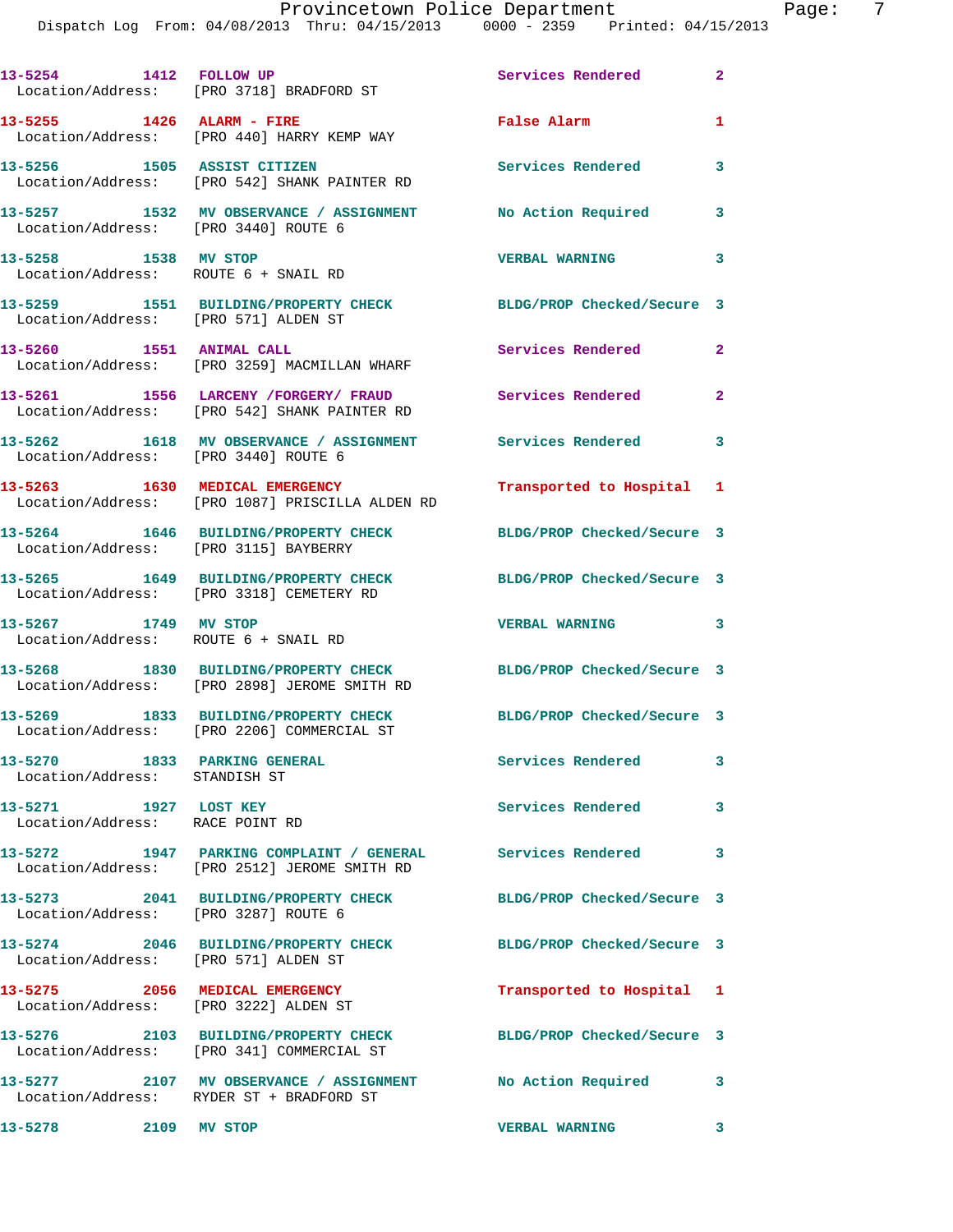|                                                           | Dispatch Log From: 04/08/2013 Thru: 04/15/2013 0000 - 2359 Printed: 04/15/2013                               | Provincetown Police Department | Page: 8 |  |
|-----------------------------------------------------------|--------------------------------------------------------------------------------------------------------------|--------------------------------|---------|--|
|                                                           | Location/Address: RYDER ST + BRADFORD ST                                                                     |                                |         |  |
|                                                           | 13-5279 2111 ASSIST AGENCY / MUTUAL AID Services Rendered 3<br>Location/Address: [PRO 569] WINSLOW ST        |                                |         |  |
|                                                           | 13-5280 2117 BUILDING/PROPERTY CHECK BLDG/PROP Checked/Secure 3<br>Location/Address: [PRO 306] COMMERCIAL ST |                                |         |  |
|                                                           | 13-5282 2154 BUILDING/PROPERTY CHECK<br>Location/Address: [PRO 175] COMMERCIAL ST                            | BLDG/PROP Checked/Secure 3     |         |  |
|                                                           | 13-5283 2210 BUILDING/PROPERTY CHECK<br>Location/Address: [PRO 2483] COMMERCIAL ST                           | BLDG/PROP Checked/Secure 3     |         |  |
| Location/Address: [PRO 564] BAYBERRY                      | 13-5284 2228 BUILDING/PROPERTY CHECK                                                                         | BLDG/PROP Checked/Secure 3     |         |  |
|                                                           | 13-5285 2342 BUILDING/PROPERTY CHECK<br>Location/Address: [PRO 175] COMMERCIAL ST                            | BLDG/PROP Checked/Secure 3     |         |  |
| Location/Address: [PRO 526] RYDER ST                      | 13-5286 2359 BUILDING/PROPERTY CHECK BLDG/PROP Checked/Secure 3                                              |                                |         |  |
| For Date: $04/11/2013$ - Thursday                         |                                                                                                              |                                |         |  |
| 13-5287 0006 MV STOP<br>Location/Address: JEROME SMITH RD |                                                                                                              | VERBAL WARNING 3               |         |  |
|                                                           | 13-5288 0014 LOBBY TRAFFIC<br>Location/Address: [PRO 542] SHANK PAINTER RD                                   | Services Rendered 2            | 20      |  |
|                                                           | 13-5289 0017 BUILDING/PROPERTY CHECK<br>Location/Address: [PRO 3296] SHANKPAINTER RD                         | BLDG/PROP Checked/Secure 3     |         |  |
|                                                           | 13-5290 0021 BUILDING/PROPERTY CHECK<br>Location/Address: [PRO 545] SHANKPAINTER RD                          | BLDG/PROP Checked/Secure 3     |         |  |
|                                                           | 13-5291 0028 MV OBSERVANCE / ASSIGNMENT Services Rendered 3<br>Location/Address: BRADFORD ST + STANDISH ST   |                                |         |  |
|                                                           | 13-5292 0029 MV OBSERVANCE / ASSIGNMENT Services Rendered<br>Location/Address: [PRO 414] CONWELL ST          |                                | 3       |  |
|                                                           | 13-5293 0053 MV OBSERVANCE / ASSIGNMENT No Action Required 3<br>Location/Address: RYDER ST + BRADFORD ST     |                                |         |  |
|                                                           | 13-5294 0055 BUILDING/PROPERTY CHECK BLDG/PROP Checked/Secure 3<br>Location/Address: [PRO 341] COMMERCIAL ST |                                |         |  |
| Location/Address: [PRO 43] BRADFORD ST                    | 13-5295 0101 MV OBSERVANCE / ASSIGNMENT Services Rendered 3                                                  |                                |         |  |
| Location/Address: [PRO 444] HIGH POLE                     | 13-5296 0151 BUILDING/PROPERTY CHECK BLDG/PROP Checked/Secure 3                                              |                                |         |  |
| Location/Address: [PRO 2539] RYDER ST                     | 13-5297 0303 BUILDING/PROPERTY CHECK BLDG/PROP Checked/Secure 3                                              |                                |         |  |
|                                                           | 13-5298 0315 BUILDING/PROPERTY CHECK<br>Location/Address: [PRO 530] SHANK PAINTER RD                         | BLDG/PROP Checked/Secure 3     |         |  |
|                                                           | 13-5299 0538 BUILDING/PROPERTY CHECK BLDG/PROP Checked/Secure 3<br>Location/Address: [PRO 1646] WINSLOW ST   |                                |         |  |
|                                                           | 13-5300 0540 MV OBSERVANCE / ASSIGNMENT Services Rendered<br>Location/Address: [PRO 447] JEROME SMITH RD     |                                | 3       |  |
|                                                           | 13-5301 0545 MV OBSERVANCE / ASSIGNMENT Services Rendered 3<br>Location/Address: ROUTE 6 + HOWLAND ST        |                                |         |  |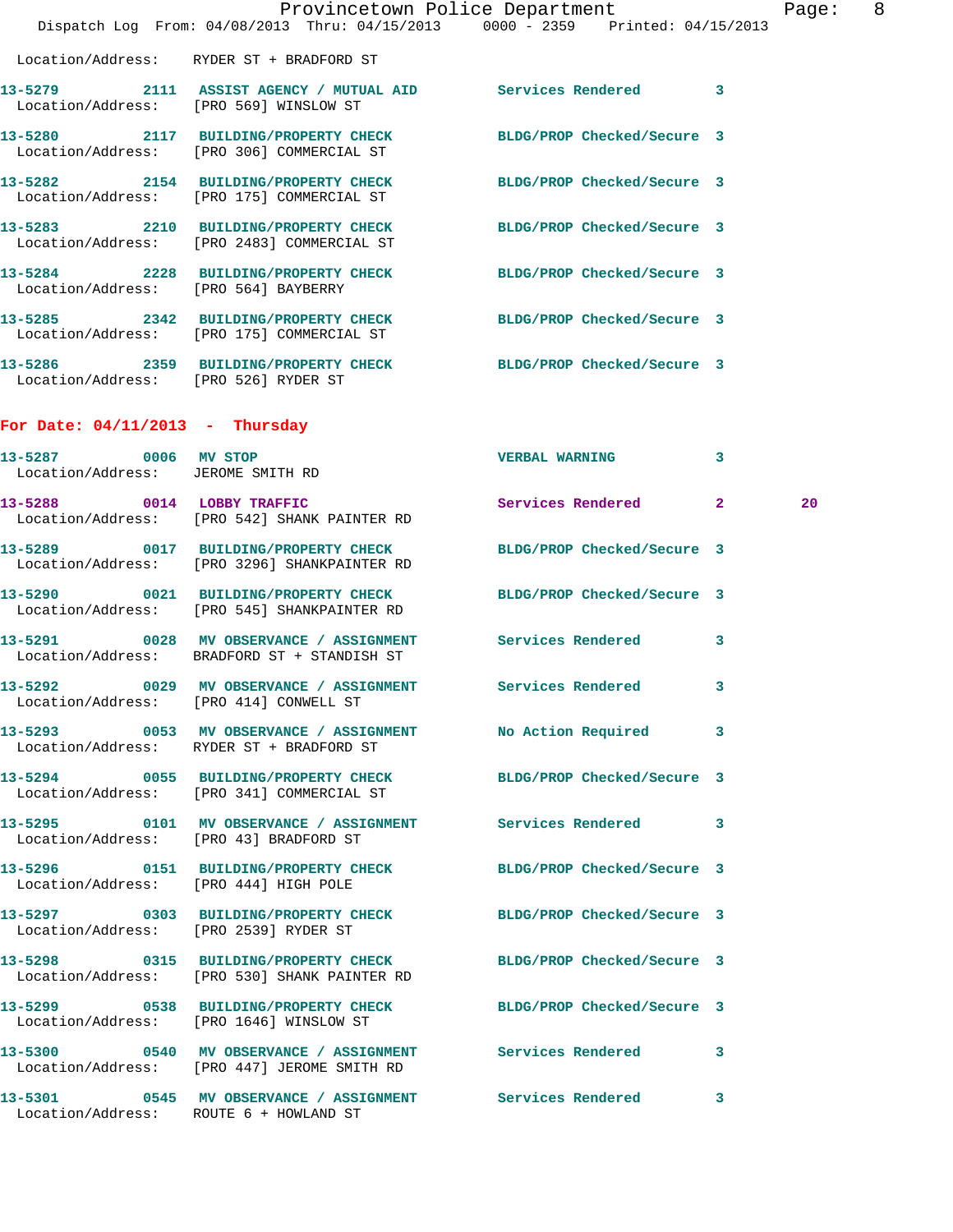|                           | 13-5302 0736 DISTURBANCE<br>Location/Address: [PRO 595] BRADFORD ST                                        | Arrest(s) Made             | $\mathbf{1}$   |
|---------------------------|------------------------------------------------------------------------------------------------------------|----------------------------|----------------|
|                           | Refer To Arrest: 13-40-AR                                                                                  |                            |                |
|                           | 13-5303 0806 H/M ON/OFF DUTY<br>Location/Address: [PRO 3259] MACMILLAN WHARF                               | <b>Services Rendered</b>   | $\mathbf{2}$   |
|                           | 13-5304 0931 GENERAL INFO                                                                                  | <b>Services Rendered</b>   | 3              |
|                           | 13-5305 1011 PARKING COMPLAINT / GENERAL<br>Location/Address: COMMERCIAL ST + WEST VINE ST                 | <b>Services Rendered</b>   | 3              |
|                           | 13-5306 1134 BUILDING/PROPERTY CHECK<br>Location/Address: [PRO 391] COMMERCIAL ST                          | <b>Services Rendered</b>   | 3              |
|                           | 13-5307 1148 BUILDING/PROPERTY CHECK<br>Location/Address: [PRO 564] BAYBERRY                               | <b>Services Rendered</b>   | 3              |
|                           | 13-5309 1238 MV OBSERVANCE / ASSIGNMENT Services Rendered<br>Location/Address: [PRO 2521] ROUTE 6          |                            | 3              |
| Location/Address: ROUTE 6 | 13-5310 1241 VERBAL 90/17                                                                                  | <b>VERBAL WARNING</b>      | 3              |
|                           | 13-5311 1244 VERBAL 90/17<br>Location/Address: JEROME SMITH RD                                             | <b>VERBAL WARNING</b>      | 3              |
| Location/Address: ROUTE 6 | 13-5312 1253 VERBAL 90/17                                                                                  | <b>VERBAL WARNING</b>      | 3              |
|                           | 13-5313 1421 COMPLAINT/SAND IN PARKING LOT Services Rendered<br>Location/Address: [PRO 2500] COMMERCIAL ST |                            | 3              |
|                           | 13-5314 1524 BUILDING/PROPERTY CHECK<br>Location/Address: [PRO 571] ALDEN ST                               | BLDG/PROP Checked/Secure 3 |                |
|                           | 13-5315 1600 MV COMPLAINT<br>Location/Address: [PRO 2513] ROUTE 6                                          | Could Not Locate           | $\overline{2}$ |
|                           | 13-5316 1620 LOST WALLET/CLAIMED<br>Location/Address: [PRO 526] RYDER ST EXT                               | Services Rendered          | 3              |
|                           | 13-5317 1633 MV OBSERVANCE / ASSIGNMENT Services Rendered<br>Location/Address: [PRO 3440] ROUTE 6          |                            | 3              |
|                           | 13-5318 1633 ANNOYING PHONE CALLS<br>Location/Address: [PRO 3771] COMMERCIAL ST                            | SPOKEN TO                  | 3              |
|                           | 13-5319 1707 BUILDING/PROPERTY CHECK<br>Location/Address: [PRO 72] PROVINCELANDS RD                        | BLDG/PROP Checked/Secure 3 |                |
|                           | 13-5320 1710 BUILDING/PROPERTY CHECK<br>Location/Address: [PRO 564] BAYBERRY                               | BLDG/PROP Checked/Secure 3 |                |
|                           | 13-5321 1811 BUILDING/PROPERTY CHECK<br>Location/Address: [PRO 433] RYDER ST                               | BLDG/PROP Checked/Secure 3 |                |
| 13-5322                   | 1823 LOST SILK SCARF<br>Location/Address: [PRO 183] COMMERCIAL ST                                          | Services Rendered          | 3              |
|                           | 13-5323 1836 BUILDING/PROPERTY CHECK<br>Location/Address: [PRO 3287] ROUTE 6                               | BLDG/PROP Checked/Secure 3 |                |
|                           | 13-5324 1842 RACOON ON FIRE ESCAPE<br>Location/Address: [PRO 80] CARVER ST                                 | Services Rendered          | $\overline{2}$ |

## **For Date: 04/12/2013 - Friday**

| 13-5326           | 0006 | <b>BUILDING/PROPERTY CHECK</b> | BLDG/PROP Checked/Secure 3 |  |
|-------------------|------|--------------------------------|----------------------------|--|
| Location/Address: |      | [PRO 1989] COMMERCIAL ST       |                            |  |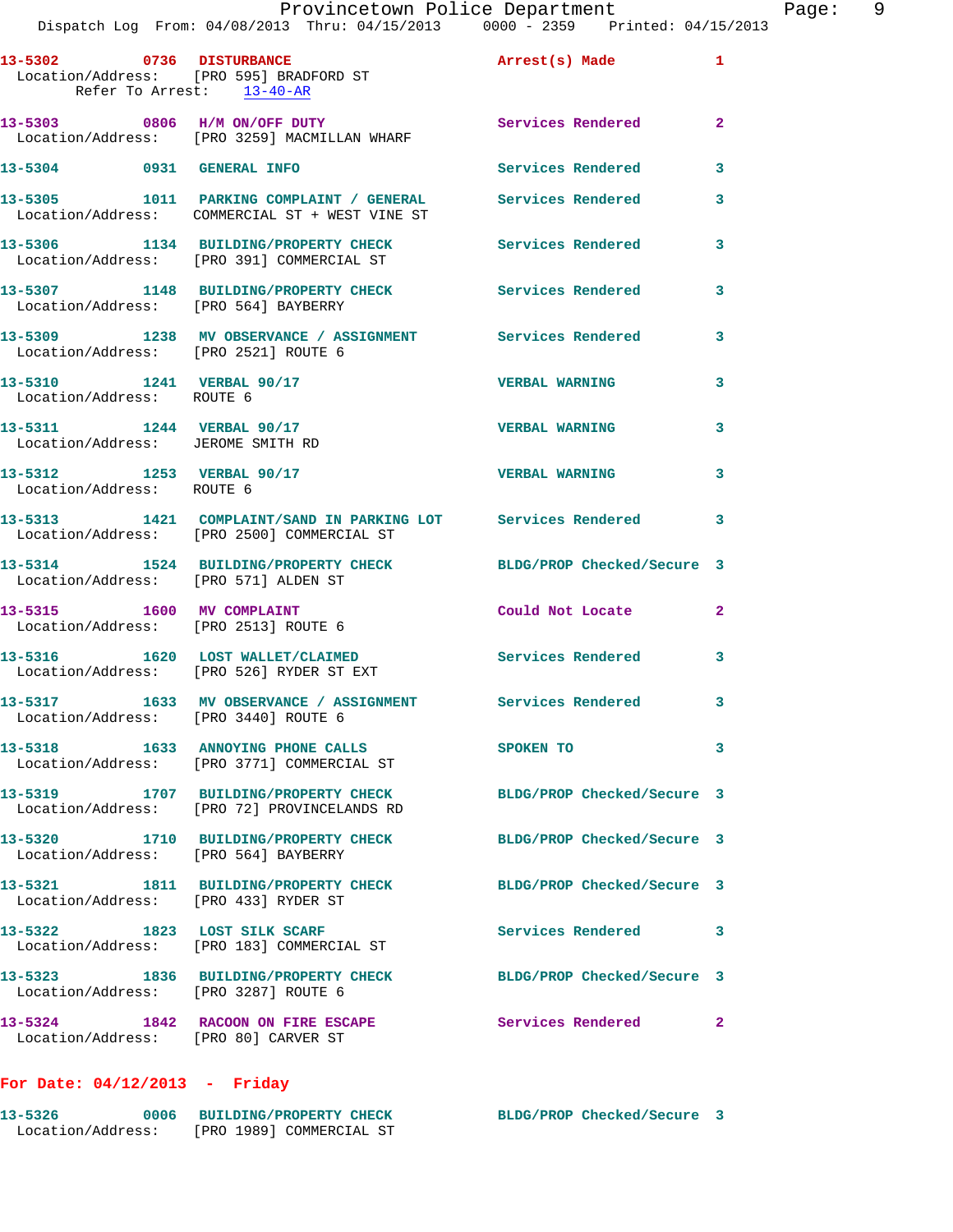Dispatch Log From: 04/08/2013 Thru: 04/15/2013 0000 - 2359 Printed: 04/15/2013

**13-5327 0038 LOBBY TRAFFIC Services Rendered 2 14**  Location/Address: [PRO 542] SHANK PAINTER RD **13-5328 0149 MV OBSERVANCE / ASSIGNMENT Services Rendered 3**  Location/Address: [PRO 43] BRADFORD ST **13-5329 0301 BUILDING/PROPERTY CHECK BLDG/PROP Checked/Secure 3**  Location/Address: [PRO 105] COMMERCIAL ST **13-5330 0320 BUILDING/PROPERTY CHECK BLDG/PROP Checked/Secure 3**  Location/Address: [PRO 2543] MACMILLAN **13-5331 0546 BUILDING/PROPERTY CHECK BLDG/PROP Checked/Secure 3**  Location/Address: [PRO 2206] COMMERCIAL ST **13-5332 0547 TTY TEST CALL Services Rendered 1**  Location/Address: [PRO 542] SHANK PAINTER RD **13-5333 0600 BUILDING/PROPERTY CHECK BLDG/PROP Checked/Secure 3**  Location/Address: [PRO 1646] WINSLOW ST **13-5334 0745 SUSPICIOUS ACTIVITY SPOKEN TO 2**  Location/Address: [PRO 94] BRADFORD ST **13-5335 0753 H/M OFFICE ON/OFF DUTY Services Rendered 2**  Location/Address: [PRO 2543] MACMILLAN WHARF **13-5336 0814 BUILDING/PROPERTY CHECK BLDG/PROP Checked/Secure 3**  Location/Address: [PRO 2483] COMMERCIAL ST **13-5337 0838 BUILDING/PROPERTY CHECK BLDG/PROP Checked/Secure 3**  Location/Address: [PRO 564] BAYBERRY **13-5338 0857 911 GENERAL SPOKEN TO 1**  Location/Address: [PRO 3222] ALDEN ST 13-5339 0914 MV COMPLAINT **Services Rendered** 2 Location/Address: [PRO 1324] COMMERCIAL ST **13-5340 0918 MV OBSERVANCE / ASSIGNMENT Services Rendered 3**  Location/Address: [PRO 414] CONWELL ST **13-5341 0941 MV STOP VERBAL WARNING 3**  Location/Address: HARRY KEMP WAY **13-5342 0946 MEDICAL EMERGENCY Transported to Hospital 1**  Location/Address: [PRO 3547] ATKINS MAYO RD 13-5343 **0958 MV COMPLAINT 13-5343 13-5343 2**  Location/Address: [PRO 542] SHANK PAINTER RD **13-5345 1012 FIRE, STRUCTURE Extinguished 1**  Location/Address: COMMERCIAL ST **13-5346 1020 FRAUD SPOKEN TO 2**  Location/Address: [PRO 542] SHANK PAINTER RD **13-5347 1028 SPRINKLER SYSTEM TESTING Services Rendered 1**  Location/Address: [PRO 2702] COMMERCIAL ST **13-5348 1134 HARASSMENT SPOKEN TO 2**  Location/Address: STANDISH AVE 13-5349 1217 PARK, WALK & TALK **No Action Required** 2 Location/Address: [PRO 516] RACE POINT RD **13-5350 1239 INFO SERVICES - LOBBY Services Rendered 2**  Location/Address: SHANKPAINTER RD

**13-5351 1323 MV HIT & RUN Could Not Locate 2**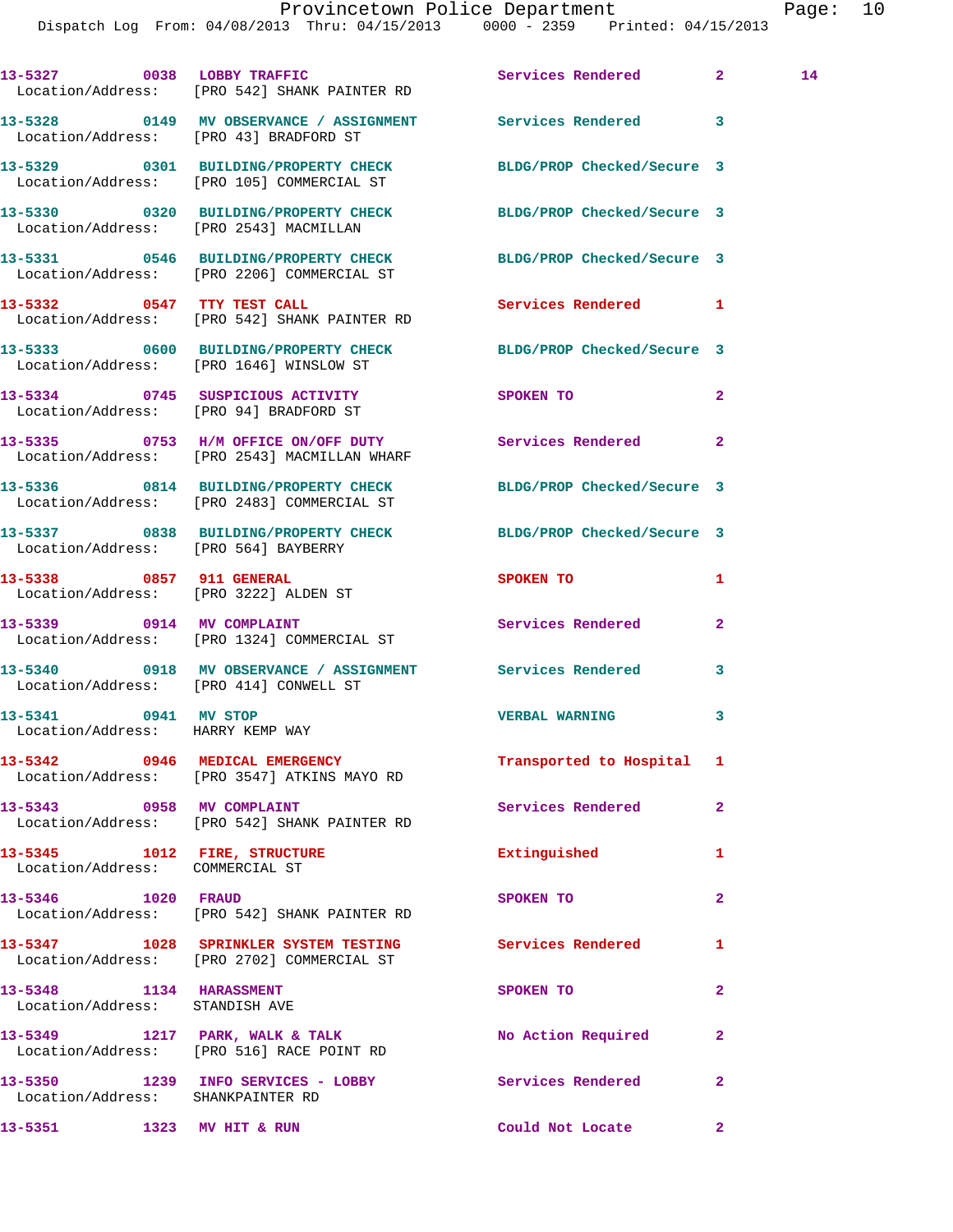|                                                              | Dispatch Log From: 04/08/2013 Thru: 04/15/2013 0000 - 2359 Printed: 04/15/2013                                  | Provincetown Police Department                       |              | Page: | 11 |
|--------------------------------------------------------------|-----------------------------------------------------------------------------------------------------------------|------------------------------------------------------|--------------|-------|----|
|                                                              | Location/Address: [PRO 208] COMMERCIAL ST                                                                       |                                                      |              |       |    |
|                                                              | 13-5352 1328 INJURED SQUIRREL Services Rendered 2<br>Location/Address: [PRO 537] SHANK PAINTER RD               |                                                      |              |       |    |
|                                                              | 13-5353 1339 911 GENERAL<br>Location/Address: [PRO 182] COMMERCIAL ST                                           | SPOKEN TO                                            | $\mathbf{1}$ |       |    |
|                                                              | 13-5354 1535 MV OBSERVANCE / ASSIGNMENT Services Rendered<br>Location/Address: [PRO 525] COMMERCIAL ST          |                                                      | 3            |       |    |
| Location/Address: [PRO 2518] ROUTE 6                         | 13-5355 1559 MV DISABLED                                                                                        | Services Rendered                                    | $\mathbf{2}$ |       |    |
| 13-5356 1744 SERVICE CALL<br>Location/Address: COMMERCIAL ST |                                                                                                                 | SPOKEN TO AND TO A REAL PROPERTY OF A REAL PROPERTY. | 3            |       |    |
| Location/Address: [PRO 564] BAYBERRY                         | 13-5357 2023 BUILDING/PROPERTY CHECK Services Rendered                                                          |                                                      | 3            |       |    |
| Location/Address: [PRO 94] BRADFORD ST                       | 13-5359 2043 MV OBSERVANCE / ASSIGNMENT Services Rendered                                                       |                                                      | 3            |       |    |
|                                                              | 13-5361 2117 MV OBSERVANCE / ASSIGNMENT Services Rendered<br>Location/Address: [PRO 530] SHANKPAINTER RD        |                                                      | 3            |       |    |
| 13-5362 2131 FOLLOW UP                                       | Location/Address: [PRO 1176] TREMONT ST                                                                         | Services Rendered 2                                  |              |       |    |
|                                                              | 13-5363 2131 BUILDING/PROPERTY CHECK BLDG/PROP Checked/Secure 3<br>Location/Address: [PRO 2206] COMMERCIAL ST   |                                                      |              |       |    |
|                                                              | 13-5365 2142 BUILDING/PROPERTY CHECK BLDG/PROP Checked/Secure 3<br>Location/Address: [PRO 440] HARRY KEMP WAY   |                                                      |              |       |    |
| Location/Address: [PRO 2479] ROUTE 6                         | 13-5366 2153 MV STOP                                                                                            | Citation/Warning Issued 3                            |              |       |    |
| For Date: $04/13/2013$ - Saturday                            |                                                                                                                 |                                                      |              |       |    |
|                                                              | 13-5367 0011 BUILDING/PROPERTY CHECK BLDG/PROP Checked/Secure 3<br>Location/Address: [PRO 341] COMMERCIAL ST    |                                                      |              |       |    |
|                                                              | 13-5368 0016 BUILDING/PROPERTY CHECK BLDG/PROP Checked/Secure 3<br>Location/Address: [PRO 3296] SHANKPAINTER RD |                                                      |              |       |    |
|                                                              | 13-5369 0026 MV OBSERVANCE / ASSIGNMENT Services Rendered<br>Location/Address: [PRO 2577] BRADFORD ST           |                                                      | 3            |       |    |
| Location/Address: [PRO 414] CONWELL ST                       | 13-5370 0030 MV OBSERVANCE / ASSIGNMENT Services Rendered                                                       |                                                      | 3            |       |    |
|                                                              | 13-5371 0112 LOBBY TRAFFIC<br>Location/Address: [PRO 542] SHANK PAINTER RD                                      | Services Rendered                                    | $\mathbf{2}$ | 19    |    |
|                                                              | 13-5372 0123 CITATION 90/11, 89/9<br>Location/Address: [PRO 37] BRADFORD ST                                     | Citation/Warning Issued 3                            |              |       |    |
|                                                              | 13-5373 0154 BUILDING/PROPERTY CHECK<br>Location/Address: [PRO 440] HARRY KEMP WAY                              | BLDG/PROP Checked/Secure 3                           |              |       |    |
|                                                              | 13-5374 0248 BUILDING/PROPERTY CHECK BLDG/PROP Checked/Secure 3<br>Location/Address: [PRO 306] COMMERCIAL ST    |                                                      |              |       |    |
|                                                              | 13-5375 0456 BUILDING/PROPERTY CHECK<br>Location/Address: [PRO 99] COMMERCIAL ST                                | BLDG/PROP Checked/Secure 3                           |              |       |    |
|                                                              | 13-5376 0549 BUILDING/PROPERTY CHECK<br>Location/Address: [PRO 519] RACE POINT RD                               | BLDG/PROP Checked/Secure 3                           |              |       |    |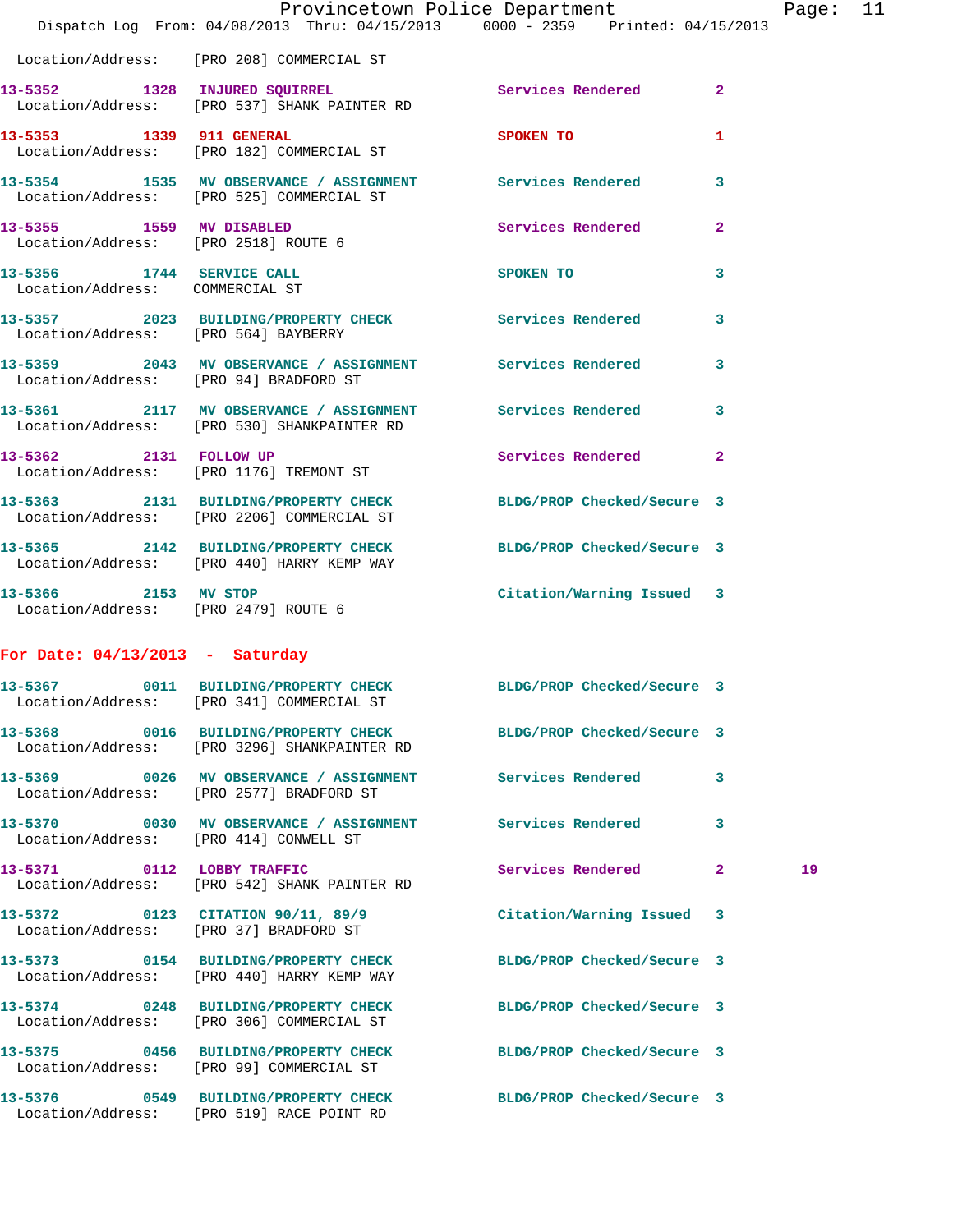|                                                       | Provincetown Police Department The Page: 12<br>Dispatch Log From: 04/08/2013 Thru: 04/15/2013 0000 - 2359 Printed: 04/15/2013 |                           |                |  |
|-------------------------------------------------------|-------------------------------------------------------------------------------------------------------------------------------|---------------------------|----------------|--|
| Location/Address: [PRO 3287] ROUTE 6                  | 13-5377 0740 BUILDING/PROPERTY CHECK BLDG/PROP Checked/Secure 3                                                               |                           |                |  |
|                                                       | 13-5378 0741 HARBORMASTER<br>Location/Address: [PRO 3259] MACMILLAN WHARF                                                     | No Action Required 2      |                |  |
|                                                       | 13-5379 0754 HAZARDS<br>Location/Address: [PRO 352] COMMERCIAL ST                                                             | Taken/Referred to Other 2 |                |  |
|                                                       | 13-5380      0757   PROPERTY DAMAGE<br>Location/Address:   [PRO 2543] MACMILLAN WHARF                                         | Services Rendered 3       |                |  |
|                                                       | 13-5381 0816 BUILDING/PROPERTY CHECK BLDG/PROP Checked/Secure 3<br>Location/Address: [PRO 512] PRINCE ST                      |                           |                |  |
| Location/Address: [PRO 2521] ROUTE 6                  | 13-5382 0818 MV OBSERVANCE / ASSIGNMENT Services Rendered 3                                                                   |                           |                |  |
|                                                       | 13-5383 0825 BUILDING/PROPERTY CHECK BLDG/PROP Checked/Secure 3<br>Location/Address: [PRO 3317] CEMETERY RD                   |                           |                |  |
|                                                       | 13-5384 0829 PARK, WALK & TALK NO Action Required 2<br>Location/Address: [PRO 285] COMMERCIAL ST                              |                           |                |  |
| 13-5385 0833 MV STOP<br>Location/Address: SNAIL RD    |                                                                                                                               | <b>VERBAL WARNING 3</b>   |                |  |
|                                                       | 13-5386 0844 MV OBSERVANCE / ASSIGNMENT No Action Required<br>Location/Address: [PRO 2952] SHANKPAINTER RD                    |                           | $\mathbf{3}$   |  |
| 13-5387 0851 MV STOP<br>Location/Address: ROUTE 6     |                                                                                                                               | <b>VERBAL WARNING</b>     | 3              |  |
| Location/Address: [PRO 2] ALDEN ST                    | 13-5388 0856 BUILDING/PROPERTY CHECK No Action Required                                                                       |                           | 3              |  |
|                                                       | 13-5389 0932 MV OBSERVANCE / ASSIGNMENT No Action Required 3<br>Location/Address: [PRO 94] BRADFORD ST                        |                           |                |  |
|                                                       |                                                                                                                               | SPOKEN TO                 | $\mathbf{2}$   |  |
|                                                       | 13-5391 1011 BUILDING/PROPERTY CHECK<br>Location/Address: [PRO 391] COMMERCIAL ST                                             | <b>Services Rendered</b>  |                |  |
|                                                       | 13-5392 1015 PARK, WALK & TALK NO Action Required<br>Location/Address: [PRO 516] RACE POINT RD                                |                           | $\overline{2}$ |  |
| 13-5393 1018 MV STOP<br>Location/Address: ROUTE 6     |                                                                                                                               | <b>VERBAL WARNING</b>     | 3              |  |
| 13-5394 1023 MV DISABLED<br>Location/Address: ROUTE 6 |                                                                                                                               | Services Rendered         | $\mathbf{2}$   |  |
|                                                       | 13-5395 1033 MV OBSERVANCE / ASSIGNMENT Citation/Warning Issued 3<br>Location/Address: RACE POINT RD + SEASHORE PARK DR       |                           |                |  |
| 13-5396 1046 MV STOP                                  | Location/Address: [PRO 1250] SEASHORE PARK DR                                                                                 | <b>VERBAL WARNING</b>     | 3              |  |
| 13-5397 1057 MV STOP                                  | Location/Address: [PRO 518] RACE POINT RD                                                                                     | <b>VERBAL WARNING</b>     | 3              |  |
|                                                       | 13-5398 1142 BUILDING/PROPERTY CHECK Services Rendered<br>Location/Address: [PRO 2483] COMMERCIAL ST                          |                           | 3              |  |
|                                                       | 13-5399 1203 PARK, WALK & TALK 1999 No Action Required<br>Location/Address: RYDER ST EXT + COMMERCIAL ST                      |                           | 2              |  |
| Location/Address: [TRU] ROUTE 6                       | 13-5400 1203 ASSIST AGENCY / MUTUAL AID Services Rendered                                                                     |                           | 3              |  |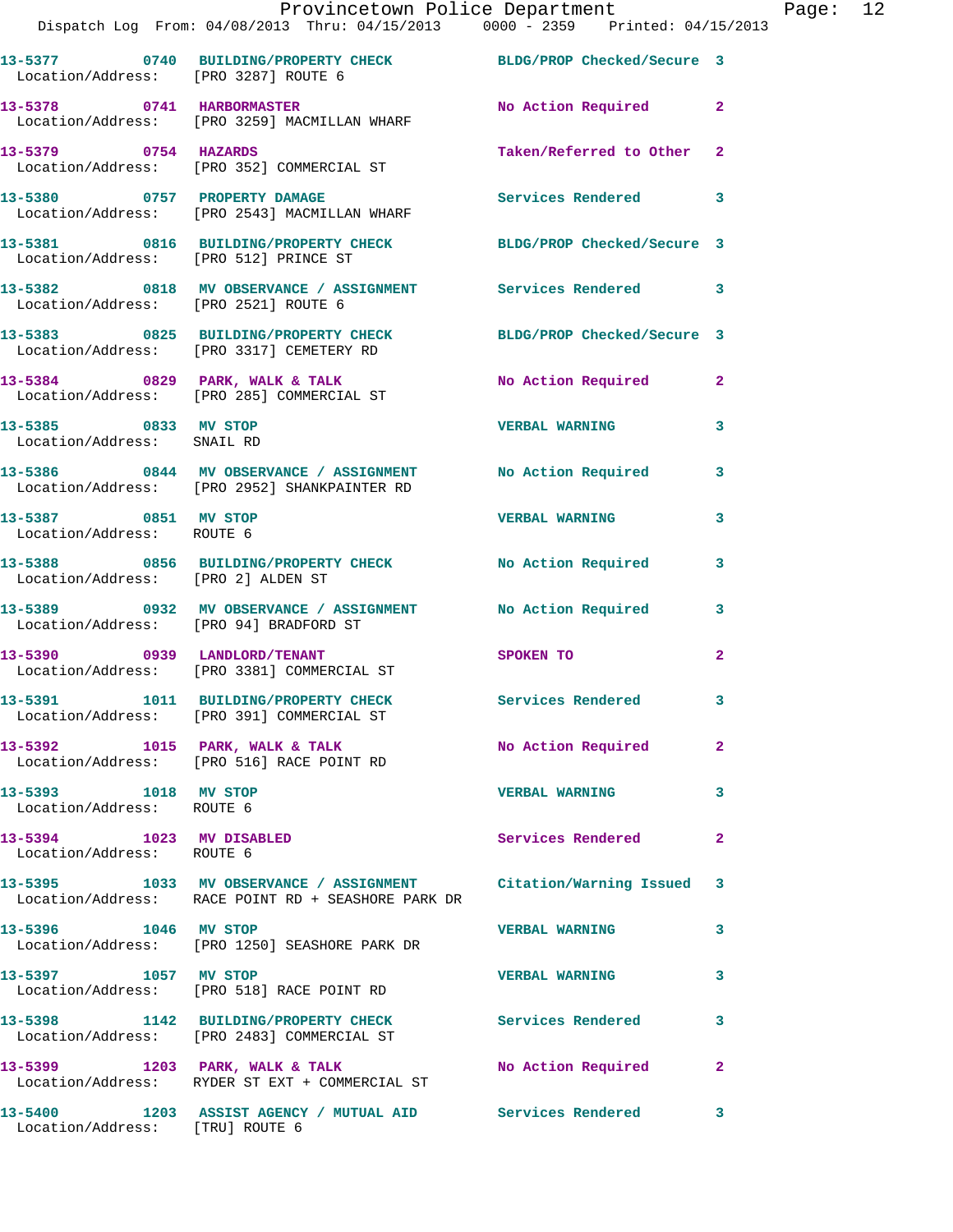| Location/Address: [PRO 571] ALDEN ST                               | 13-5401 1251 BUILDING/PROPERTY CHECK                                                                           | BLDG/PROP Checked/Secure 3 |                         |
|--------------------------------------------------------------------|----------------------------------------------------------------------------------------------------------------|----------------------------|-------------------------|
| Location/Address: [PRO 564] BAYBERRY                               | 13-5402 1305 BUILDING/PROPERTY CHECK                                                                           | BLDG/PROP Checked/Secure 3 |                         |
|                                                                    | 13-5403 1322 MV OBSERVANCE / ASSIGNMENT No Action Required 3<br>Location/Address: HARRY KEMP WAY + BREWSTER ST |                            |                         |
| 13-5404 1336 MEDICAL EMERGENCY                                     | Location/Address: [PRO 185] COMMERCIAL ST                                                                      | PATIENT REFUSAL            | $\mathbf{1}$            |
|                                                                    | 13-5405 1434 BUILDING/PROPERTY CHECK<br>Location/Address: [PRO 3318] CEMETERY RD                               | BLDG/PROP Checked/Secure 3 |                         |
| 13-5406 1442 COMPLAINT                                             | Location/Address: [PRO 503] PEARL ST                                                                           | SPOKEN TO                  | 3                       |
|                                                                    | 13-5407 1517 PARK, WALK & TALK<br>Location: [PRO 3431] LOPES SQUARE                                            | <b>Services Rendered</b> 2 |                         |
| 13-5408 1538 FOLLOW UP                                             | Location/Address: [PRO 1176] TREMONT ST                                                                        | Services Rendered 2        |                         |
|                                                                    | 13-5409 1544 DR ORDERED TRANSPORT<br>Location/Address: [PRO 440] HARRY KEMP WAY                                | Transported to Hospital 1  |                         |
| 13-5410   1601   FOLLOW UP<br>Location/Address: [PRO 503] PEARL ST |                                                                                                                | SPOKEN TO                  | $\mathbf{2}$            |
|                                                                    | 13-5414 1626 MISSING DOG/FOUND<br>Location/Address: [PRO 520] SANDY HILL LN                                    | Services Rendered 2        |                         |
| $13-5412$ 1627 PARK, WALK & TALK                                   | Location/Address: [PRO 105] COMMERCIAL ST                                                                      | Services Rendered          | $\mathbf{2}$            |
|                                                                    | 13-5413 1645 BUILDING/PROPERTY CHECK<br>Location/Address: [PRO 1638] COMMERCIAL ST                             | BLDG/PROP Checked/Secure 3 |                         |
| Location/Address: [PRO 2513] ROUTE 6                               | 13-5415 1740 MV OBSERVANCE / ASSIGNMENT Services Rendered                                                      |                            | 3                       |
| 13-5416 1754 MV STOP<br>Location/Address: [PRO 413] CONWELL ST     |                                                                                                                | <b>VERBAL WARNING</b>      | $\overline{\mathbf{3}}$ |
| 13-5417 1903 MV STOP<br>Location/Address: [PRO 2479] ROUTE 6       |                                                                                                                | <b>VERBAL WARNING</b>      | $\mathbf{3}$            |
|                                                                    | 13-5418 1938 BUILDING/PROPERTY CHECK<br>Location/Address: [PRO 2206] COMMERCIAL ST                             | BLDG/PROP Checked/Secure 3 |                         |
| 13-5419 2011 MV STOP                                               | Location/Address: [PRO 1794] BRADFORD ST                                                                       | <b>VERBAL WARNING</b>      | $\mathbf{3}$            |
| Location/Address: [PRO 2513] ROUTE 6                               | 13-5420 2022 MV OBSERVANCE / ASSIGNMENT Services Rendered                                                      |                            | 3                       |
| 13-5421 2037 MV STOP                                               | Location/Address: [PRO 3737] BRADFORD ST                                                                       | <b>VERBAL WARNING</b>      | 3                       |
| 13-5422 2049 MV STOP                                               | Location/Address: [PRO 1938] BRADFORD ST                                                                       | No Action Required         | 3                       |
| Location/Address: [PRO 444] HIGH POLE                              | 13-5423 2058 BUILDING/PROPERTY CHECK                                                                           | BLDG/PROP Checked/Secure 3 |                         |
| Location/Address: [PRO 2521] ROUTE 6                               | 13-5424 2101 MV OBSERVANCE / ASSIGNMENT Services Rendered                                                      |                            | 3                       |
|                                                                    | 13-5425 2102 BUILDING/PROPERTY CHECK                                                                           | BLDG/PROP Checked/Secure 3 |                         |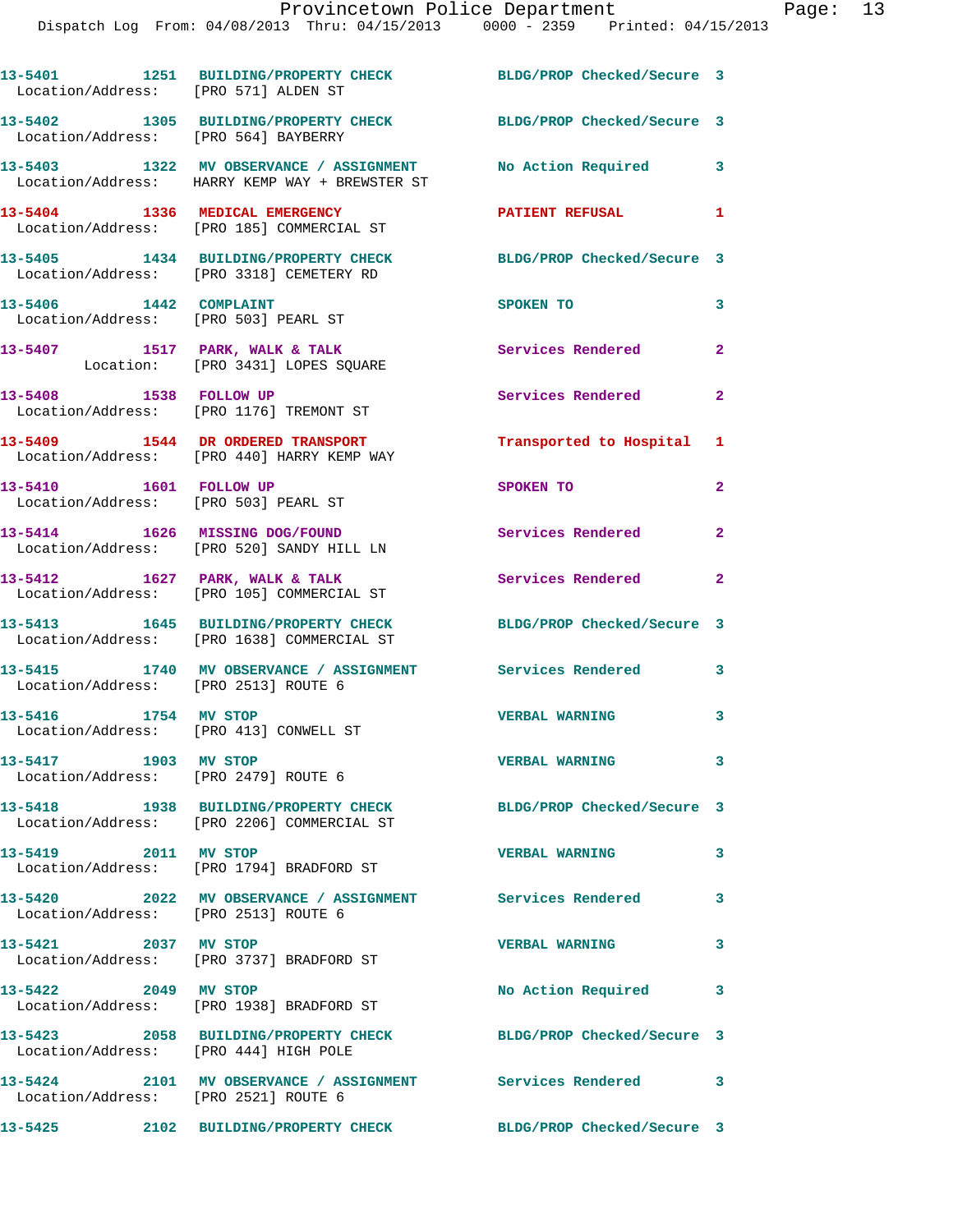|                                                                  | Dispatch Log From: 04/08/2013 Thru: 04/15/2013 0000 - 2359 Printed: 04/15/2013                                  | Provincetown Police Department |              | Page: 14 |  |
|------------------------------------------------------------------|-----------------------------------------------------------------------------------------------------------------|--------------------------------|--------------|----------|--|
|                                                                  | Location/Address: [PRO 1638] COMMERCIAL ST                                                                      |                                |              |          |  |
| 13-5426 2110 MV STOP                                             | Location/Address: BRADFORD ST + PEARL ST<br>Refer To $P/C$ : 13-42-AR<br>Refer To P/C: $\overline{13-43-AR}$    | Arrest(s) Made 3               |              |          |  |
|                                                                  | 13-5427 2123 MV ACCIDENT<br>Location/Address: [PRO 208] COMMERCIAL ST<br>Refer To Accident: 13-15-AC            | <b>Services Rendered</b> 1     |              |          |  |
|                                                                  | 13-5428 2309 BUILDING/PROPERTY CHECK BLDG/PROP Checked/Secure 3<br>Location/Address: [PRO 545] SHANK PAINTER RD |                                |              |          |  |
|                                                                  | 13-5429 2331 VERBAL 90/6 PLATE LIGHT VERBAL WARNING 3<br>Location/Address: BRADFORD ST + BREWSTER ST            |                                |              |          |  |
| For Date: $04/14/2013$ - Sunday                                  |                                                                                                                 |                                |              |          |  |
| Location/Address: ROUTE 6 + SNAIL RD                             | 13-5430 0003 VERBAL 90/20 INSPECTION VERBAL WARNING 3                                                           |                                |              |          |  |
|                                                                  | 13-5431 0019 VERBAL 89/10 WRONG WAY VERBAL WARNING<br>Location/Address: COMMERCIAL ST + CENTER ST               |                                | $\mathbf{3}$ |          |  |
|                                                                  | 13-5432 0028 VERBAL 90/6, 89/9 7ERBAL WARNING<br>Location/Address: [PRO 30] BRADFORD ST                         |                                | $\mathbf{3}$ |          |  |
| 13-5433 0040 MV DISABLED<br>Location/Address: ROUTE 6 + SNAIL RD |                                                                                                                 | <b>Services Rendered</b>       | $\mathbf{2}$ |          |  |
|                                                                  | 13-5434 0040 MV OBSERVANCE / ASSIGNMENT Services Rendered<br>Location/Address: BRADFORD ST + RYDER ST           |                                | 3            |          |  |
|                                                                  | 13-5435 0108 VERBAL 89/9 STOP SIGN VERBAL WARNING 3<br>Location/Address: [PRO 37] BRADFORD ST                   |                                |              |          |  |
|                                                                  | 13-5436 0114 BUILDING/PROPERTY CHECK BLDG/PROP Checked/Secure 3<br>Location/Address: [PRO 2206] COMMERCIAL ST   |                                |              |          |  |
|                                                                  | 13-5437 0124 BUILDING/PROPERTY CHECK BLDG/PROP Checked/Secure 3<br>Location/Address: [PRO 440] HARRY KEMP WAY   |                                |              |          |  |
|                                                                  | 13-5438 0241 BUILDING/PROPERTY CHECK BLDG/PROP Checked/Secure 3<br>Location/Address: [PRO 1638] COMMERCIAL ST   |                                |              |          |  |
| Location/Address: [PRO 444] HIGH POLE                            | 13-5439 0400 BUILDING/PROPERTY CHECK BLDG/PROP Checked/Secure 3                                                 |                                |              |          |  |
|                                                                  | 13-5440 0527 LOBBY TRAFFIC<br>Location/Address: [PRO 542] SHANK PAINTER RD                                      | Services Rendered 2            |              | 23       |  |
|                                                                  | 13-5441 0550 BUILDING/PROPERTY CHECK BLDG/PROP Checked/Secure 3<br>Location/Address: [PRO 519] RACE POINT RD    |                                |              |          |  |
|                                                                  | 13-5442 0648 NOBLE NOT CALLING IN Services Rendered 3<br>Location/Address: [PRO 1190] COMMERCIAL ST             |                                |              |          |  |
|                                                                  | 13-5443 0714 MEDICAL EMERGENCY<br>Location/Address: [PRO 3259] MACMILLAN WHARF                                  | Transported to Hospital 1      |              |          |  |
|                                                                  | 13-5444 0719 MEDICAL EMERGENCY<br>Location/Address: [PRO 2539] RYDER ST                                         | <b>PATIENT REFUSAL</b>         | $\mathbf{1}$ |          |  |
|                                                                  | 13-5445 0732 B & E BURGLARY<br>Location/Address: [PRO 139] COMMERCIAL ST                                        | Investigated                   | $\mathbf{2}$ |          |  |
| 13-5446 0742 HARBORMASTER                                        | Location/Address: [PRO 3259] MACMILLAN WHARF                                                                    | No Action Required 2           |              |          |  |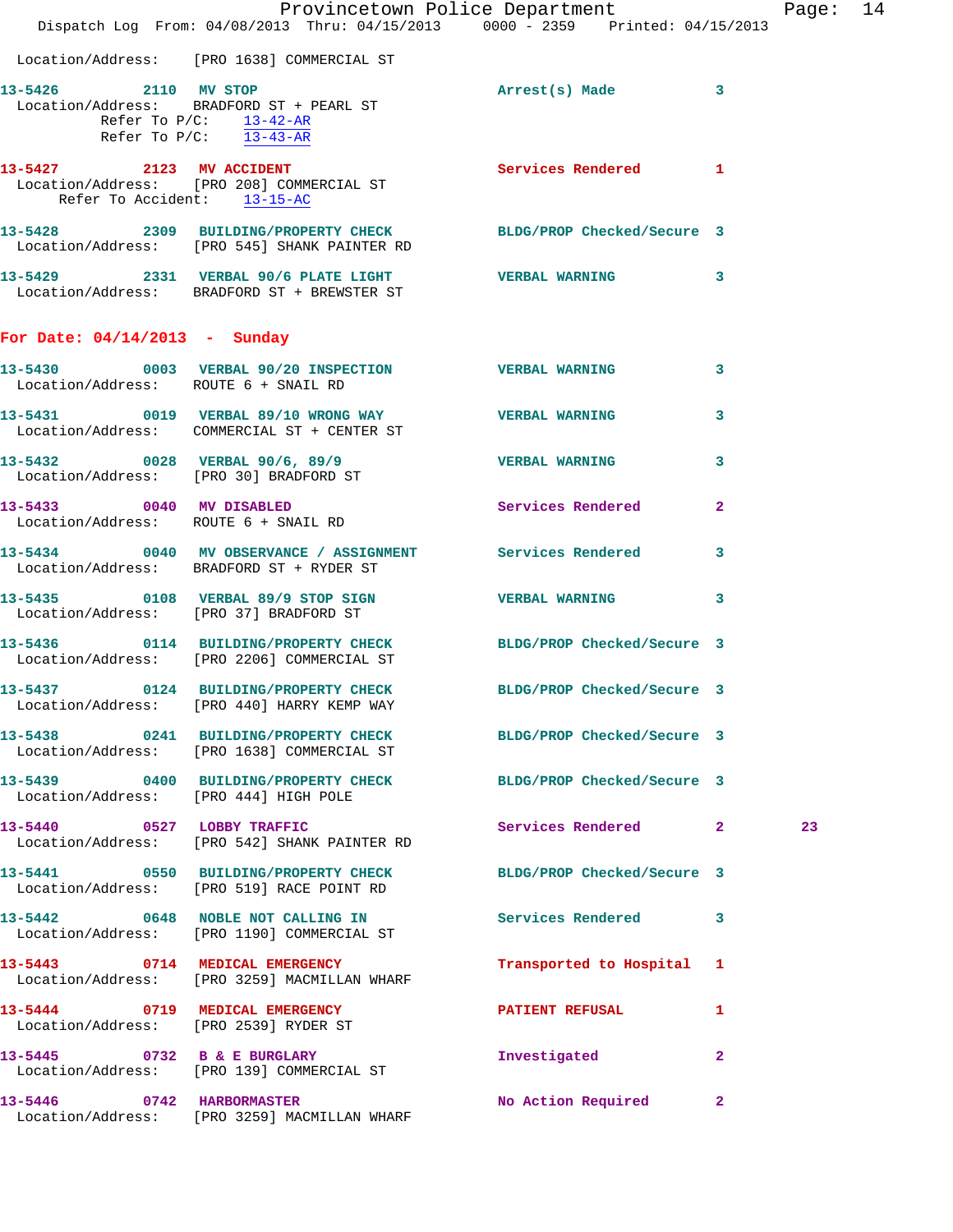|                                      | Provincetown Police Department<br>Dispatch Log From: 04/08/2013 Thru: 04/15/2013 0000 - 2359 Printed: 04/15/2013        |                       |                | Page: 15 |  |
|--------------------------------------|-------------------------------------------------------------------------------------------------------------------------|-----------------------|----------------|----------|--|
|                                      | 13-5447 0818 BUILDING/PROPERTY CHECK BLDG/PROP Checked/Secure 3<br>Location/Address: [PRO 440] HARRY KEMP WAY           |                       |                |          |  |
|                                      | 13-5448 0903 ALARM - GENERAL<br>Location/Address: [PRO 182] COMMERCIAL ST                                               | False Alarm 1         |                |          |  |
|                                      | 13-5449 0940 BUILDING/PROPERTY CHECK BLDG/PROP Checked/Secure 3<br>Location/Address: [PRO 530] SHANKPAINTER RD          |                       |                |          |  |
| 13-5450 0940 GENERAL INFO            |                                                                                                                         | Services Rendered 3   |                |          |  |
| Location/Address: [PRO 2521] ROUTE 6 | 13-5451 0946 MV OBSERVANCE / ASSIGNMENT Services Rendered                                                               |                       | 3              |          |  |
|                                      | 13-5453 1008 WIRES DOWN<br>Location/Address: [PRO 1463] COMMERCIAL ST                                                   | Services Rendered     | $\overline{2}$ |          |  |
| Location/Address: [PRO 564] BAYBERRY | 13-5452 1017 BUILDING/PROPERTY CHECK BLDG/PROP Checked/Secure 3                                                         |                       |                |          |  |
|                                      | 13-5454 1035 MV DISABLED<br>Location/Address: [PRO 1568] COTTAGE ST                                                     | No Action Required 3  |                |          |  |
|                                      | 13-5455 1056 MV OBSERVANCE / ASSIGNMENT Services Rendered<br>Location/Address: [PRO 2784] SHANKPAINTER RD               |                       | 3              |          |  |
| 13-5456 1105 MV STOP                 | Location/Address: ROUTE 6 + SHANK PAINTER RD                                                                            | <b>VERBAL WARNING</b> | 3              |          |  |
|                                      | 13-5457 1114 THREATS<br>Location/Address: [PRO 542] SHANK PAINTER RD                                                    | SPOKEN TO             | $\mathbf{2}$   |          |  |
| 13-5458 1131 FOLLOW UP               | Location/Address: [PRO 1176] TREMONT ST                                                                                 | Could Not Locate      | $\mathbf{2}$   |          |  |
| Location/Address: [PRO 1815] OAK DR  | 13-5459 1138 MEDICAL EMERGENCY PATIENT REFUSAL                                                                          |                       | 1              |          |  |
| 13-5460 1149 MV STOP                 | Location/Address: [PRO 451] JOHNSON ST                                                                                  | <b>VERBAL WARNING</b> | 3              |          |  |
| 13-5461 1203 ANIMAL CALL             | Location/Address: [PRO 523] COMMERCIAL ST                                                                               | No Action Required    | $\mathbf{2}$   |          |  |
| 13-5462 1223 FOLLOW UP               | Location/Address: [PRO 1491] STANDISH ST                                                                                | SPOKEN TO             | $\mathbf{2}$   |          |  |
|                                      | 13-5463 1249 BUILDING/PROPERTY CHECK BLDG/PROP Checked/Secure 3<br>Location/Address: [PRO 488] MAYFLOWER ST             |                       |                |          |  |
| 13-5464 1307 911 GENERAL             | Location/Address: [PRO 3420] JOHNSON ST                                                                                 | Services Rendered     | 1              |          |  |
|                                      | 13-5465 1324 FOLLOW UP<br>Location/Address: [PRO 1176] TREMONT ST                                                       | No Action Required    | $\overline{2}$ |          |  |
|                                      | 13-5466 1356 ASSIST AGENCY / MUTUAL AID Taken/Referred to Other 3<br>Location/Address: [PRO 2540] RACE POINT RD         |                       |                |          |  |
|                                      | 13-5467 1420 FOLLOW UP<br>Location/Address: [PRO 1176] TREMONT ST                                                       | SPOKEN TO             | 2              |          |  |
|                                      | 13-5468 1505 PARK, WALK & TALK 1999 Services Rendered<br>Location: [PRO 3431] LOPES SQUARE                              |                       | 2              |          |  |
|                                      | 13-5469 1521 MV OBSERVANCE / ASSIGNMENT Citation/Warning Issued 3<br>Location/Address: RACE POINT RD + SEASHORE PARK DR |                       |                |          |  |
|                                      |                                                                                                                         |                       |                |          |  |

**13-5470 1536 MV STOP VERBAL WARNING 3**  Location/Address: [PRO 2540] RACE POINT RD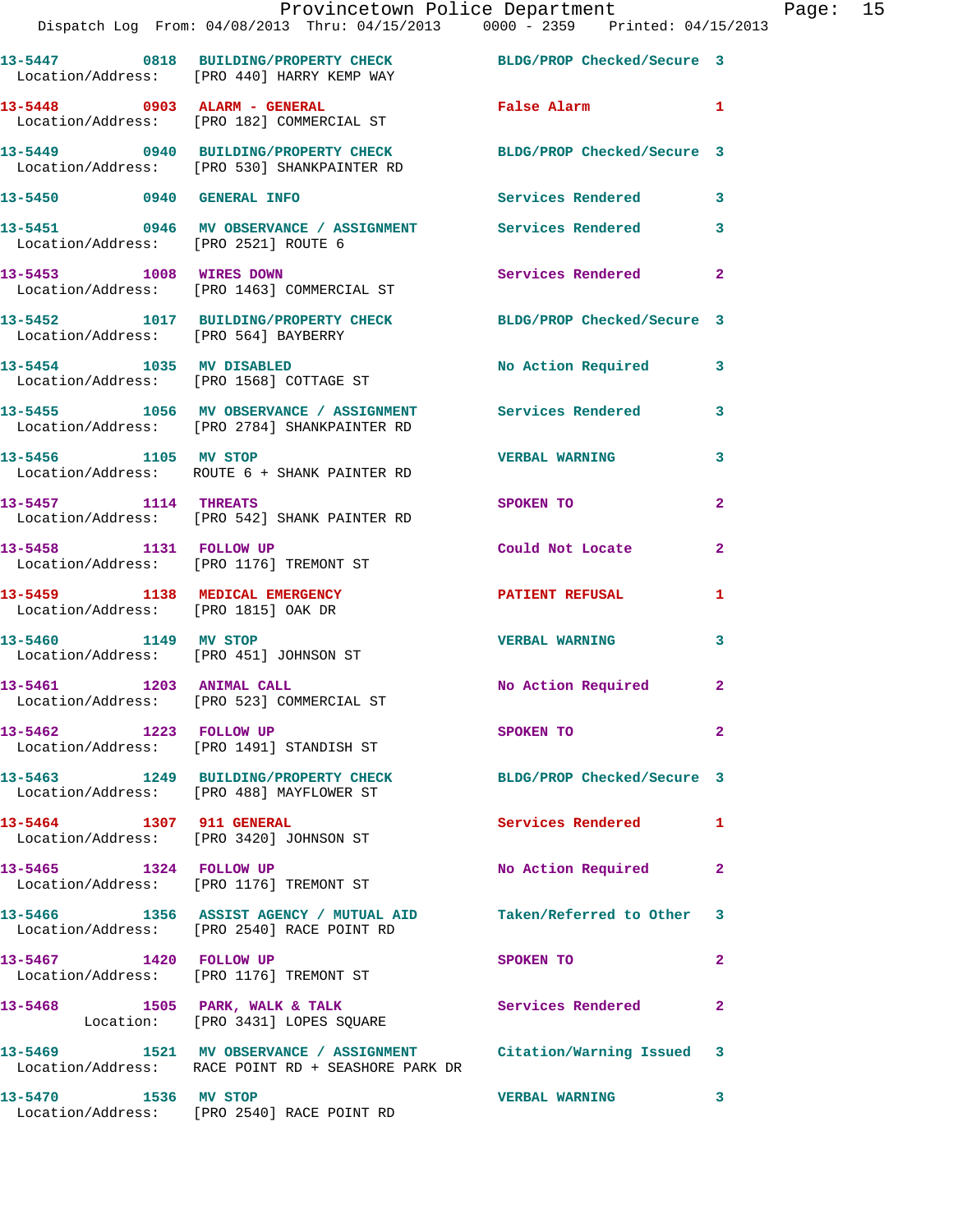|                                        | Provincetown Police Department<br>Dispatch Log From: 04/08/2013 Thru: 04/15/2013 0000 - 2359 Printed: 04/15/2013 |                          | $\mathbf{P}$            |
|----------------------------------------|------------------------------------------------------------------------------------------------------------------|--------------------------|-------------------------|
|                                        | 13-5471 1547 SHOPLIFTING<br>Location/Address: [PRO 274] COMMERCIAL ST                                            | Services Rendered        | 3                       |
| Location/Address: [PRO 2513] ROUTE 6   | 13-5472 1641 MV OBSERVANCE / ASSIGNMENT Services Rendered                                                        |                          | 3                       |
| Location/Address: [PRO 16] BRADFORD ST | 13-5473 1647 BUILDING/PROPERTY CHECK BLDG/PROP Checked/Secure 3                                                  |                          |                         |
| Location/Address: BRADFORD ST          | 13-5474 1652 MV OBSERVANCE / ASSIGNMENT Services Rendered                                                        |                          | 3                       |
|                                        |                                                                                                                  | <b>VERBAL WARNING</b>    | 3                       |
|                                        | 13-5476 1655 BUILDING/PROPERTY CHECK BLDG/PROP Checked/Secure 3<br>Location/Address: [PRO 3317] CEMETERY RD      |                          |                         |
| 13-5477 1706 MV STOP                   | Location/Address: PRINCE ST + BRADFORD ST                                                                        | <b>VERBAL WARNING</b>    | 3                       |
|                                        | 13-5478 1719 BUILDING/PROPERTY CHECK BLDG/PROP Checked/Secure 3<br>Location/Address: [PRO 1646] WINSLOW ST       |                          |                         |
| 13-5479 1725 MV STOP                   | Location/Address: COURT ST + BRADFORD ST                                                                         | <b>VERBAL WARNING</b>    | 3                       |
|                                        | 13-5480 1732 PARK, WALK & TALK<br>Location/Address: [PRO 105] COMMERCIAL ST                                      | <b>Services Rendered</b> | $\overline{\mathbf{2}}$ |
|                                        | 13-5481 1813 BUILDING/PROPERTY CHECK BLDG/PROP Checked/Secure 3<br>Location/Address: [PRO 2500] COMMERCIAL ST    |                          |                         |
|                                        | 13-5482 1831 BUILDING/PROPERTY CHECK BLDG/PROP Checked/Secure 3<br>Location/Address: [PRO 530] SHANKPAINTER RD   |                          |                         |
| 13-5483 1834 MV STOP                   | Location/Address: [PRO 196] COMMERCIAL ST                                                                        | <b>VERBAL WARNING</b>    | 3                       |
|                                        | 13-5484 1845 BUILDING/PROPERTY CHECK BLDG/PROP Checked/Secure 3<br>Location/Address: [PRO 2] ALDEN ST            |                          |                         |
| Location/Address: [PRO 414] CONWELL ST | 13-5485 1858 MV OBSERVANCE / ASSIGNMENT No Action Required 3                                                     |                          |                         |
|                                        | 13-5486 1917 BUILDING/PROPERTY CHECK BLDG/PROP Checked/Secure 3<br>Location/Address: [PRO 2483] COMMERCIAL ST    |                          |                         |
|                                        | 13-5487 1944 MEDICAL EMERGENCY<br>Location/Address: [PRO 542] SHANK PAINTER RD                                   | <b>PATIENT REFUSAL</b>   | 1                       |
| Location/Address: [PRO 2513] ROUTE 6   | 13-5488 2021 MV OBSERVANCE / ASSIGNMENT Services Rendered                                                        |                          | 3                       |
| 13-5489 2025 MV STOP                   | Location/Address: SNAIL RD + ROUTE 6                                                                             | <b>VERBAL WARNING</b>    | 3                       |
| 13-5490 2029 MV STOP                   | Location/Address: [PRO 399] COMMERCIAL ST                                                                        | <b>VERBAL WARNING</b>    | 3                       |
| 13-5491 2037 MV STOP                   | Location/Address: [PRO 1261] COMMERCIAL ST                                                                       | <b>VERBAL WARNING</b>    | 3                       |
|                                        | 13-5492 2047 BUILDING/PROPERTY CHECK BLDG/PROP Checked/Secure 3<br>Location/Address: [PRO 175] COMMERCIAL ST     |                          |                         |
|                                        | 13-5493 2051 BUILDING/PROPERTY CHECK BLDG/PROP Checked/Secure 3<br>Location/Address: [PRO 569] WINSLOW ST        |                          |                         |
|                                        | 13-5494 2100 MV OBSERVANCE / ASSIGNMENT No Action Required<br>Location/Address: [PRO 3004] BRADFORD ST           |                          | 3                       |

age: 16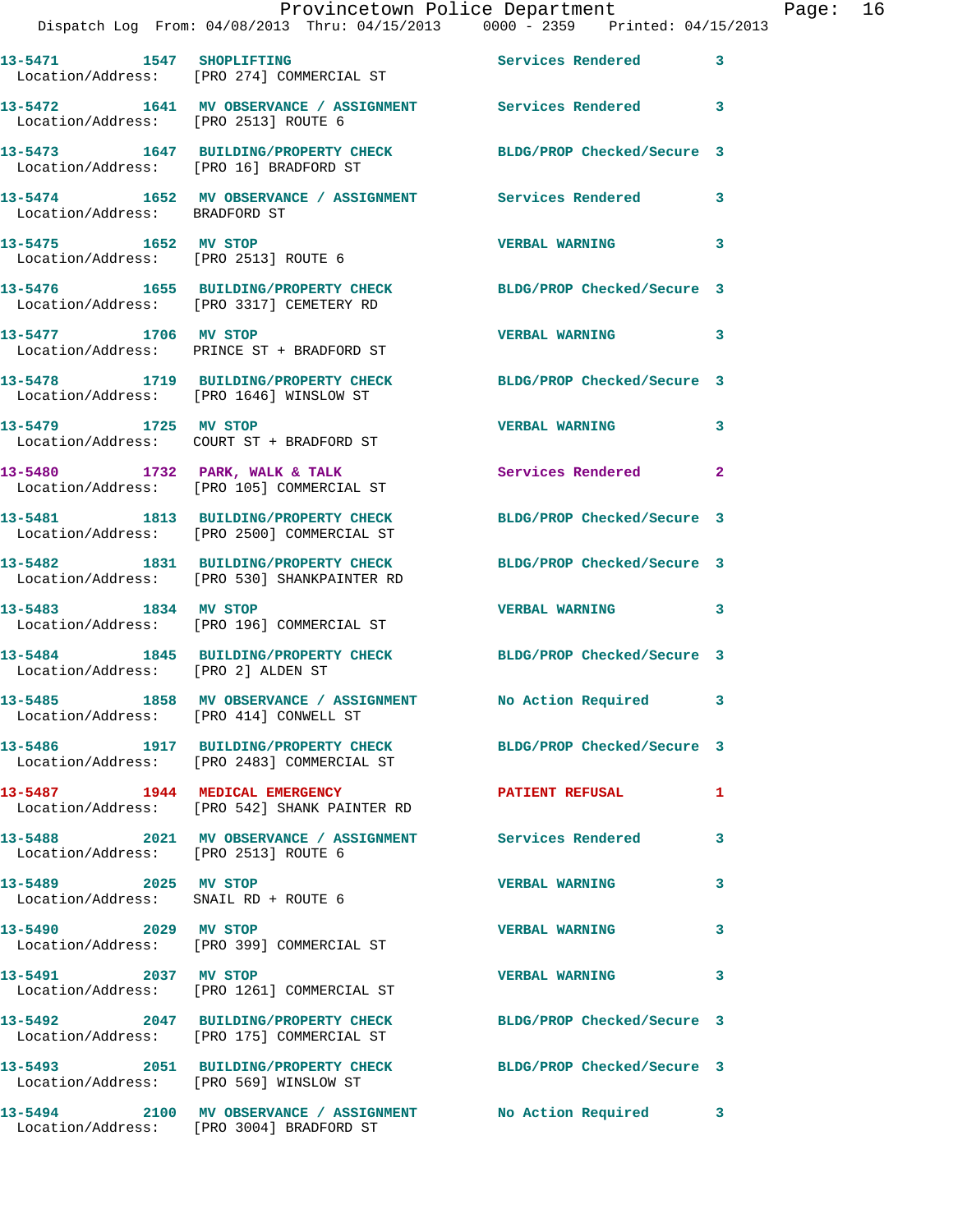|                                      | Dispatch Log From: 04/08/2013 Thru: 04/15/2013 0000 - 2359 Printed: 04/15/2013                                | Provincetown Police Department |   | Page: 17 |  |
|--------------------------------------|---------------------------------------------------------------------------------------------------------------|--------------------------------|---|----------|--|
|                                      | 13-5495 2141 MV STOP<br>Location/Address: [PRO 32] BRADFORD ST                                                | VERBAL WARNING 3               |   |          |  |
|                                      | 13-5496 2148 BUILDING/PROPERTY CHECK BLDG/PROP Checked/Secure 3<br>Location/Address: [PRO 2542] COMMERCIAL ST |                                |   |          |  |
|                                      | 13-5497 2156 PARK, WALK & TALK<br>Location/Address: [PRO 2222] COMMERCIAL ST                                  | No Action Required 2           |   |          |  |
|                                      | 13-5498 2336 ALARM - FIRE<br>Location/Address: [PRO 3044] COMMERCIAL ST                                       | Services Rendered              | 1 |          |  |
|                                      | 13-5499 2350 BUILDING/PROPERTY CHECK BLDG/PROP Checked/Secure 3<br>Location/Address: [PRO 3004] BRADFORD ST   |                                |   |          |  |
|                                      | 13-5500 2354 BUILDING/PROPERTY CHECK BLDG/PROP Checked/Secure 3<br>Location/Address: [PRO 2542] COMMERCIAL ST |                                |   |          |  |
| For Date: $04/15/2013$ - Monday      |                                                                                                               |                                |   |          |  |
|                                      | 13-5501 0003 BUILDING/PROPERTY CHECK BLDG/PROP Checked/Secure 3<br>Location/Address: [PRO 2007] COMMERCIAL ST |                                |   |          |  |
|                                      | 13-5502 0007 MV STOP<br>Location/Address: COMMERCIAL ST + JOHNSON ST                                          | <b>VERBAL WARNING</b>          | 3 |          |  |
|                                      | 13-5503 0100 MV OBSERVANCE / ASSIGNMENT No Action Required 3<br>Location/Address: RYDER ST + BRADFORD ST      |                                |   |          |  |
| 13-5504 0116 LOBBY TRAFFIC           | Location/Address: [PRO 542] SHANK PAINTER RD                                                                  | Services Rendered 2            |   |          |  |
| Location/Address: [PRO 526] RYDER ST | 13-5505 0129 BUILDING/PROPERTY CHECK BLDG/PROP Checked/Secure 3                                               |                                |   |          |  |
|                                      |                                                                                                               |                                |   |          |  |

**13-5506 0434 BUILDING/PROPERTY CHECK BLDG/PROP Checked/Secure 3**  Location/Address: [PRO 3317] CEMETERY RD

Location/Address: [PRO 519] RACE POINT RD

Location/Address: [PRO 182] COMMERCIAL ST

Location/Address: HARRY KEMP WAY

Location/Address: [PRO 2] ALDEN ST

**13-5507 0531 BUILDING/PROPERTY CHECK BLDG/PROP Checked/Secure 3** 

Location/Address: [PRO 2500] COMMERCIAL ST

Location/Address: [PRO 155] COMMERCIAL ST

Location/Address: [PRO 564] BAYBERRY

Location/Address: [PRO 488] MAYFLOWER ST

Location/Address: [PRO 16] BRADFORD ST

Location/Address: [PRO 2273] WINTHROP ST

**13-5517 0924 ANIMAL CALL SPOKEN TO 2** 

**13-5508 0716 BUILDING/PROPERTY CHECK BLDG/PROP Checked/Secure 3 13-5509 0731 BOAT/HARBORMASTER SPOKEN TO 2 13-5510 0735 HAZARDS Services Rendered 2 13-5511 0810 BUILDING/PROPERTY CHECK No Action Required 3 13-5512 0816 BUILDING/PROPERTY CHECK BLDG/PROP Checked/Secure 3 13-5513 0826 MV OBSERVANCE / ASSIGNMENT No Action Required 3 13-5514 0912 BUILDING/PROPERTY CHECK BLDG/PROP Checked/Secure 3 13-5515 0916 BUILDING/PROPERTY CHECK BLDG/PROP Checked/Secure 3 13-5516 0919 MV STOP VERBAL WARNING 3**